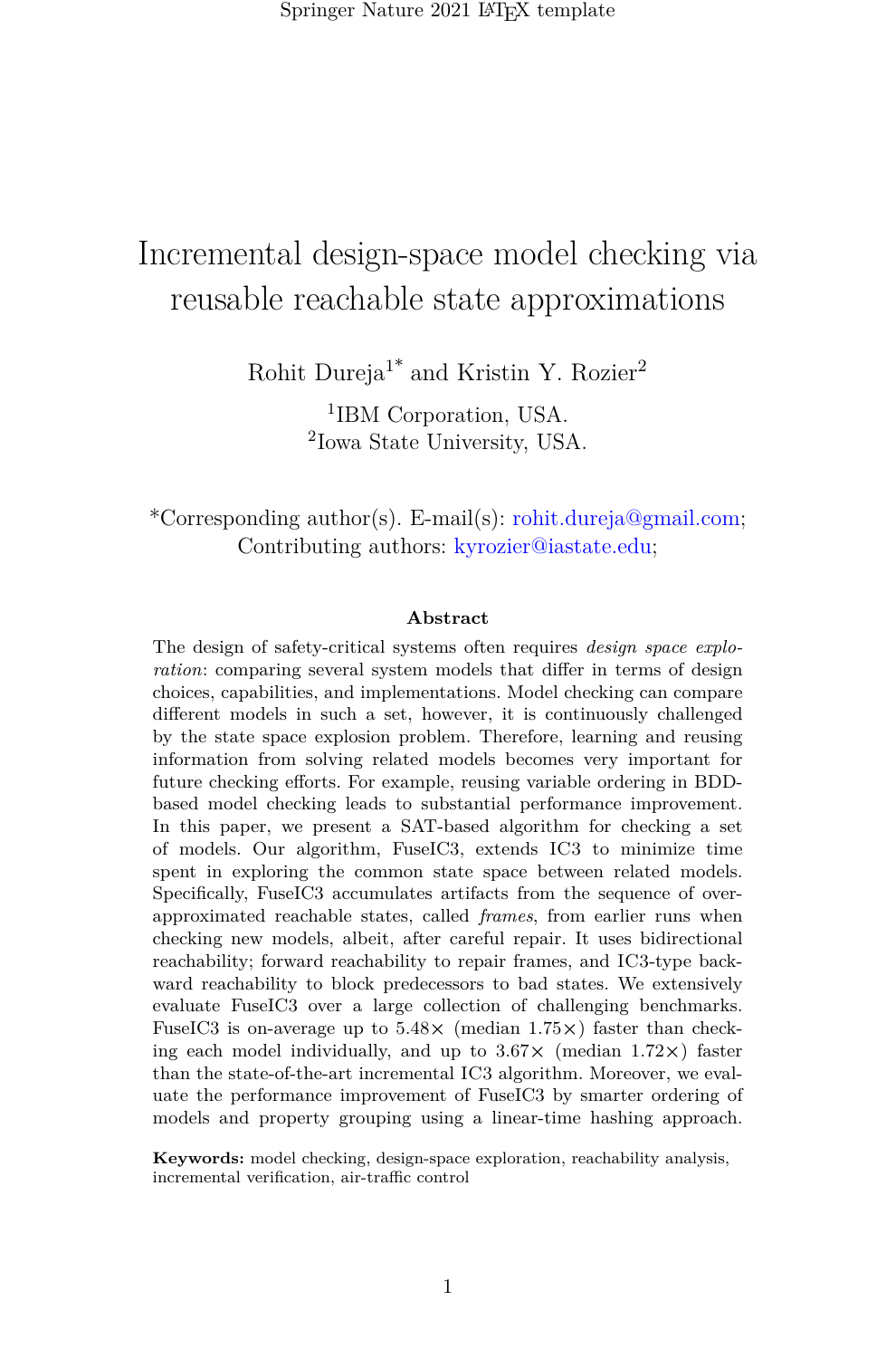# **1 Introduction**

In the early phases of design, there are several models of the system under development constituting a *design space* [\[1–](#page-25-0)[3\]](#page-26-0). Each model in such a set is a valid design of the system, and the different models differ in terms of core capabilities, assumptions, component implementations, or configurations. We may need to evaluate the different design choices, or to analyze a future version against previous ones in the product line. Model checking can be used to aid system development via a thorough comparison of the set of models. Each model in the set is checked one-by-one against a set of properties representing requirements. However, for large and complex design spaces, such an approach can be inefficient or even fail to scale to handle the combinatorial size of the design space. Nevertheless, model checking remains the most widely used method in industry when dealing with such systems [\[2–](#page-25-1)[8\]](#page-26-1).

We assume that different models in the design space have overlapping reachable states, and the models are checked sequentially. In a typical scenario, a model-checking algorithm doesn't take advantage of this information and ends up re-verifying "already explored" state spaces across models. For large models this can be extremely wasteful as every model-checking run reexplores already known reachable states. The problem becomes acute when model differences are small, or when changes in the models are outside the cone-of-influence of the property being checked, i.e., although the reachable states in the models vary, none of them are bad. Therefore, as the number of models grows, learning and reusing information from solving related models becomes very important for future checking efforts.

We present an algorithm that automatically reuses information from earlier model-checking runs to minimize the time spent in exploring the symbolic state space in common between related models. The algorithm, FuseIC3, is an extension to one of the fastest bit-level verification methods, IC3 [\[9\]](#page-26-2), also known as *property directed reachability* (PDR) [\[10\]](#page-26-3). Given a set of models and a safety property, FuseIC3 sequentially checks each model by reusing information: reachable state approximations, counterexamples (cex), and invariants, learned in earlier runs to reduce the set's total checking time. When the difference between two subsequent models is small or beyond the cone-of-influence of the property, the invariant or counterexample from the earlier model may be directly used to verify the current model. Otherwise, FuseIC3 uses reachable state approximations as inputs to IC3 to only explore undiscovered reachable states in the current model. In the former, verification completes almost instantly, while in the latter, significant time is saved. When the stored information cannot be used directly, FuseIC3 repairs and patches it using an efficient SAT-based algorithm. The repair algorithm is the main strength of FuseIC3, and uses features present in modern SAT solvers. It adds "just enough" extra information to the saved reachable states to enable reuse. We demonstrate the industrial scalability of FuseIC3 on a large set of 1,620 real-life models for the NASA NextGen air traffic control system [\[2,](#page-25-1) [3\]](#page-26-0), selected benchmarks from the Hardware Model Checking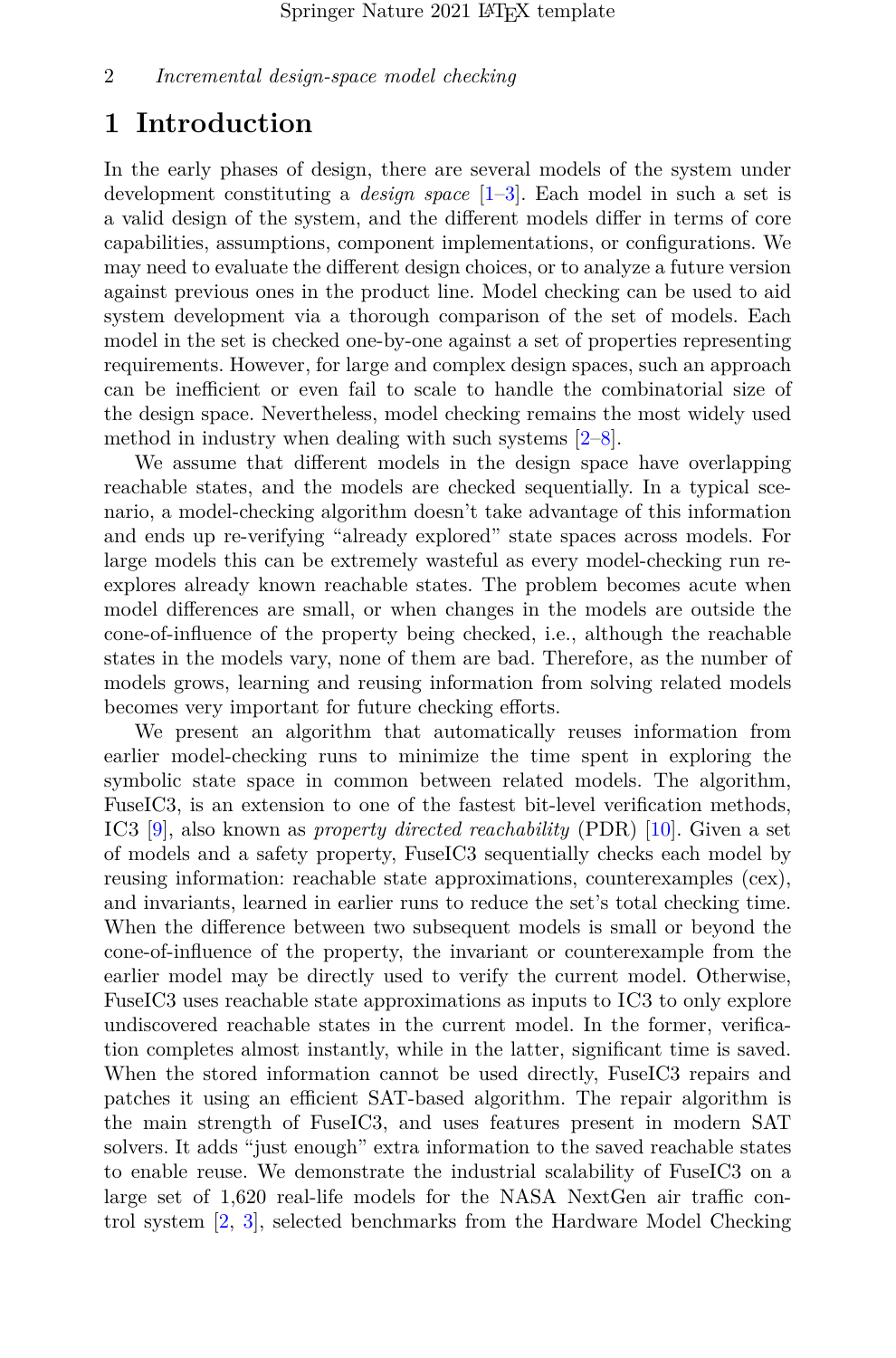Competition (HWMCC) 2015, and a set of seven models for the Boeing AIR6110 wheel braking system [\[4\]](#page-26-4). Our experiments evaluate FuseIC3 along two dimensions; checking all models with the same property, and checking each model with several properties. Lastly, we evaluate the impact of smarter model ordering and property grouping on the performance of FuseIC3.

## **1.1 Related Work**

The idea of reusing model-checking information, like variable orderings, between runs has been extensively used in BDD-based model checking leading to substantial performance improvement [\[11,](#page-26-5) [12\]](#page-27-0). Similarly, intermediate SAT solver clauses and interpolants are reused in bounded model checking [\[13,](#page-27-1) [14\]](#page-27-2). Reusing learned invariants in IC3 speeds up convergence of the algorithm [\[15\]](#page-27-3). These techniques enable efficient incremental model checking and are useful in *regression verification* [\[16\]](#page-27-4) and *coverage computation* [\[17\]](#page-27-5). FuseIC3 is an incremental algorithm and is applicable in these scenarios.

Product line verification techniques, e.g., with Software Product Lines (SPL), also verify models describing large design spaces [\[18–](#page-27-6)[21\]](#page-27-7). The several *instances* of feature transition systems (FTS) [\[22\]](#page-28-0) describe a set of models. FuseIC3 relaxes this requirement and can be used to check models that cannot be combined into a FTS. It outputs model-checking results for every model-property pair in the design space without dependence on any *feature*. Nevertheless, SPL instances can be checked using FuseIC3. Large design spaces can also be generated by models that are parametric over a set of inputs [\[23\]](#page-28-1). *Parameter synthesis* [\[24\]](#page-28-2) can generate the many models in a design space that can be checked using FuseIC3. The parameterized model-checking problem [\[25\]](#page-28-3) deals with infinite homogeneous models. In our case, the models in a set are heterogeneous and finite. The paradigm of "just-assume" (JA) verification [\[26\]](#page-28-4) provides a semantic approach to derive a debugging set of properties to fix before verifying others, implying a property; our incremental algorithm can speed up JA-verification by reusing information across different property checking runs.

The work most closely related to ours is a state-of-the-art algorithm for incremental verification of hardware [\[15\]](#page-27-3). It extends IC3 to reuse the generated proof, or counterexample, in future checker runs. It extracts minimal inductive subclauses from an earlier invariant with respect to the current model. In our analysis, we compare FuseIC3 with this algorithm, and show that with the same amount of information storage, FuseIC3 is faster when checking large design spaces.

#### **1.2 Contributions**

We present a query-efficient SAT-based algorithm for checking large design spaces, and incremental verification. Our contributions are summarized as follows: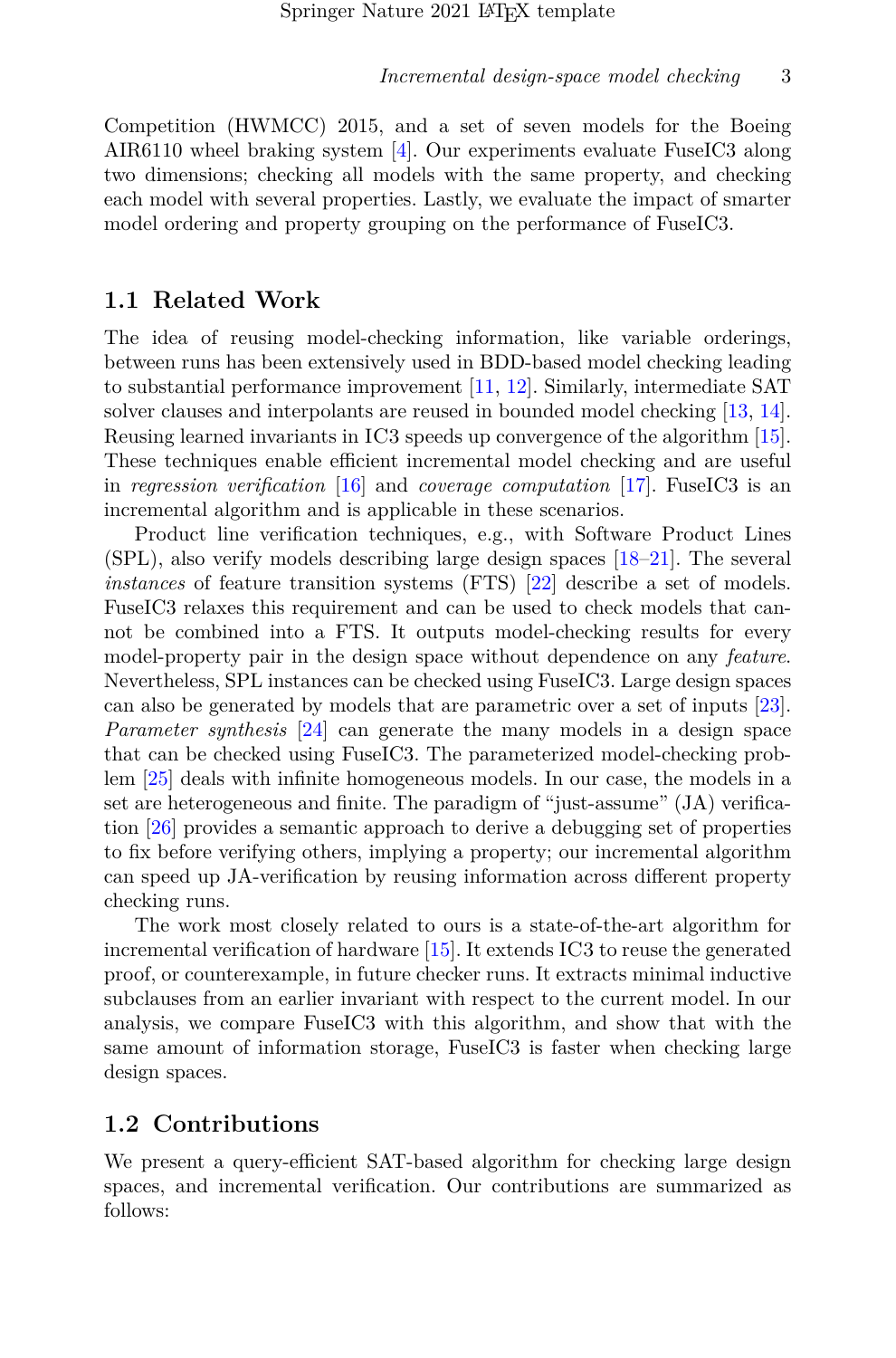- 1. Fully automated, general, and scalable algorithm for checking design spaces.
- 2. Systematic methodology to reuse reachable state approximations to guide bad-state search in IC3. Our novel procedure to repair state approximations requires little computation effort and is of individual interest.
- 3. Extensive experimental analysis using real-life benchmarks and comparison with existing state-of-the-art incremental algorithm for IC3.
- 4. We make all reproducibility artifacts and source code publicly available  $<sup>1</sup>$  $<sup>1</sup>$  $<sup>1</sup>$ .</sup>

This article is an expanded version of a peer-reviewed conference paper presented at FMCAD 2017 [\[27\]](#page-28-5) and extends it along the following new contributions:

- 1. More detailed explanations, and theorems and proofs supporting the correctness of the several sub-algorithms (Section [3.3.2\)](#page-11-0).
- 2. Overview of locality-sensitive hashing [\[28\]](#page-28-6) techniques to mine model specifications expressed as And-Inverter-Graph circuits (Section [4.1\)](#page-16-0).
- 3. Heuristics to organize the design space, i.e., partially order models in a set and group properties based on similarity, to enable higher reuse of reachable state approximations and improve performance (Sections [4.2](#page-18-0) and [4.3\)](#page-18-1).
- 4. Detailed experimental results incorporating model ordering and property grouping heuristics with an in-depth analysis (Section [5\)](#page-19-0).

## **1.3 Structure**

Section [2](#page-3-1) details background information, overviews the typical IC3 algorithm, and defines the notation used throughout the paper. Section [3](#page-6-0) presents the FuseIC3 algorithm. Locality-sensitive hashing and its usage as a heuristic to measure similarity is detailed in Section [4.](#page-16-1) A large-scale experimental evaluation forms Section [5,](#page-19-0) and Section [6](#page-24-0) concludes by highlighting future work and possible extensions.

# <span id="page-3-1"></span>**2 Preliminaries**

# **2.1 Definitions**

**Definition 1** A Boolean transition system, or model *M* is represented using the tuple  $(\Sigma, Q, Q_0, \delta)$  where

- 1.  $\Sigma$  is a finite set of atomic propositions or state variables,
- 2. *Q* is a finite set of states,
- 3.  $Q_0 \subseteq Q$  is the set of initial states,
- 4.  $\delta$  :  $Q \times Q$  is the transition relation.

A sequence of states  $\pi = s_0 \rightarrow s_1 \rightarrow \ldots \rightarrow s_n$  is a *path* in *M* if  $s_0$  is an initial state, each  $s_i \in Q$  for  $0 \le i \le n$ , and for  $0 < i < n$ ,  $(s_i, s_{i+1}) \in \delta$ , i.e., there is

<span id="page-3-0"></span><sup>1</sup><http://temporallogic.org/research/FMCAD17/>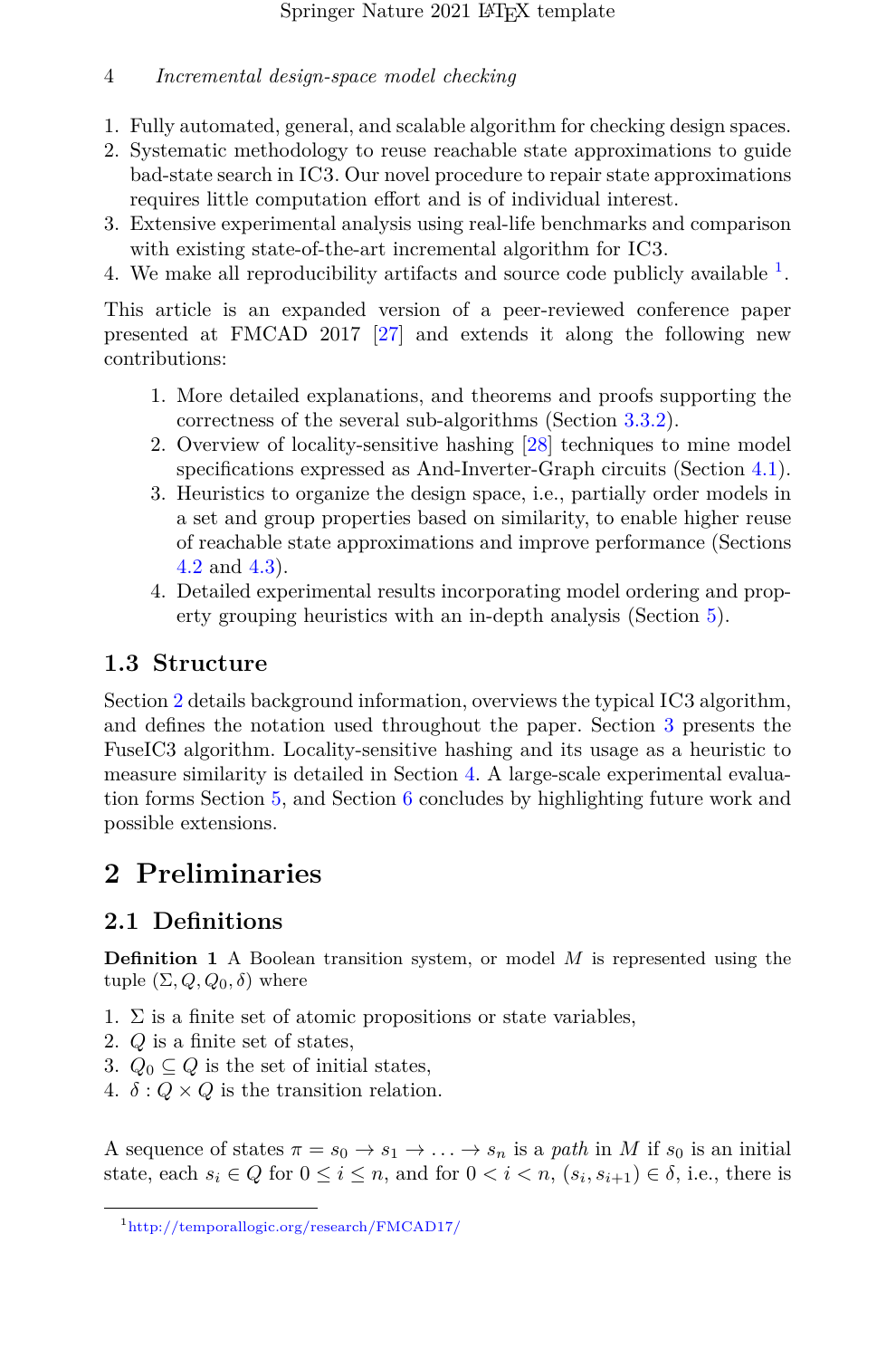a valid transition from state  $s_i$  to state  $s_{i+1}$ . A state  $t$  in a model is *reachable* iff there exists a path such that  $s_n = t$ .

**Definition 2** A *safety property* is a Boolean formula  $\varphi$  over  $\Sigma$ .

A transition system *M* is SAFE, represented as  $M \models \varphi$ , iff  $\varphi$  holds in all reachable states of *M*. Similarly, *M* is UNSAFE, represented as  $M \not\models \varphi$ , iff  $\varphi$ does not hold in atleast one reachable state of *M*.

**Definition 3** A state variable  $a \in \Sigma$  is called an atom, and literal l is an atom a or its negated form  $\neg a$ . A conjunction of literals, i.e.,  $l_1 \wedge l_2 \wedge \ldots \wedge l_k$ , for  $k \geq 1$ , is called a *cube.* A disjunction of a set of literals, i.e.,  $l_1 \vee l_2 \vee \ldots \vee l_k$ , for  $k \geq 1$ , is called a clause. A Boolean formula containing a conjunction of clauses is said to be in *Conjunctive Normal Form* (CNF).

A primed variable  $a'$ , such that  $a \in \Sigma$ , represents  $a$  in the next time step. If  $\psi$  is a Boolean formula over  $\Sigma$ ,  $\psi'$  is obtained by replacing each variable in  $\psi$ with the corresponding primed variable. We assume that a cube (or clause) *c* can be treated as a Boolean formula, set of literals, or set of states depending on the context it is used. For example, in the formula  $c \Rightarrow \phi$  we treat c as a Boolean formula, in the statement  $c_1 \subseteq c_2$  we treat  $c_1$  and  $c_2$  as sets of literals, and if we say a state *t* is in *c*, i.e.,  $c(t) = 1$ , then we treat *c* as a set of states. Similarly, a Boolean formula  $\psi$  can be treated as a set of clauses or cubes, or a set of states depending on the context it is used. A clause *c* can be *weakened* (or *strengthened*) to clause  $\hat{c}$  by adding (or removing) literals such that  $\hat{c} \supseteq c$ (or  $\hat{c} \subseteq c$ ).

**Definition 4** Two finite sets  $\psi_1$  and  $\psi_2$  *overlap* iff  $\psi_1 \cap \psi_2 \neq \emptyset$ .

For transition systems  $M = (\Sigma, Q_M, Q_{0_M}, \delta_M)$  and  $N = (\Sigma, Q_N, Q_{0_N}, \delta_N)$ the set of reachable states are  $R_M = \{s \in Q_M \mid s \text{ is reachable in } M\}$  and  $R_N = \{s \in Q_N \mid s \text{ is reachable in } N\}$ , respectively.

**Definition 5** Given two transition system models  $M = (\Sigma, Q_M, Q_{0_M}, \delta_M)$  and  $N =$  $(\Sigma, Q_N, Q_{0_N}, \delta_N)$ , we say that *M* and *N* are *related* iff there exists a transformation function  $\tau$  such that  $\delta_N = \tau(\delta_M)$ .

The transformation function may be defined by a set of rules that map transitions in model *M* to transitions in model *N*. We assume the existence of such a transformation function. Note that  $R_M \cap R_N \neq \emptyset$  for related models M and *N*. A *set of models* is a collection of related models. Parameter instantiation generates a set of models from meta-models representing design-spaces [\[23\]](#page-28-1), or software-product lines [\[18\]](#page-27-6). Moreover, updates to a sequential circuit design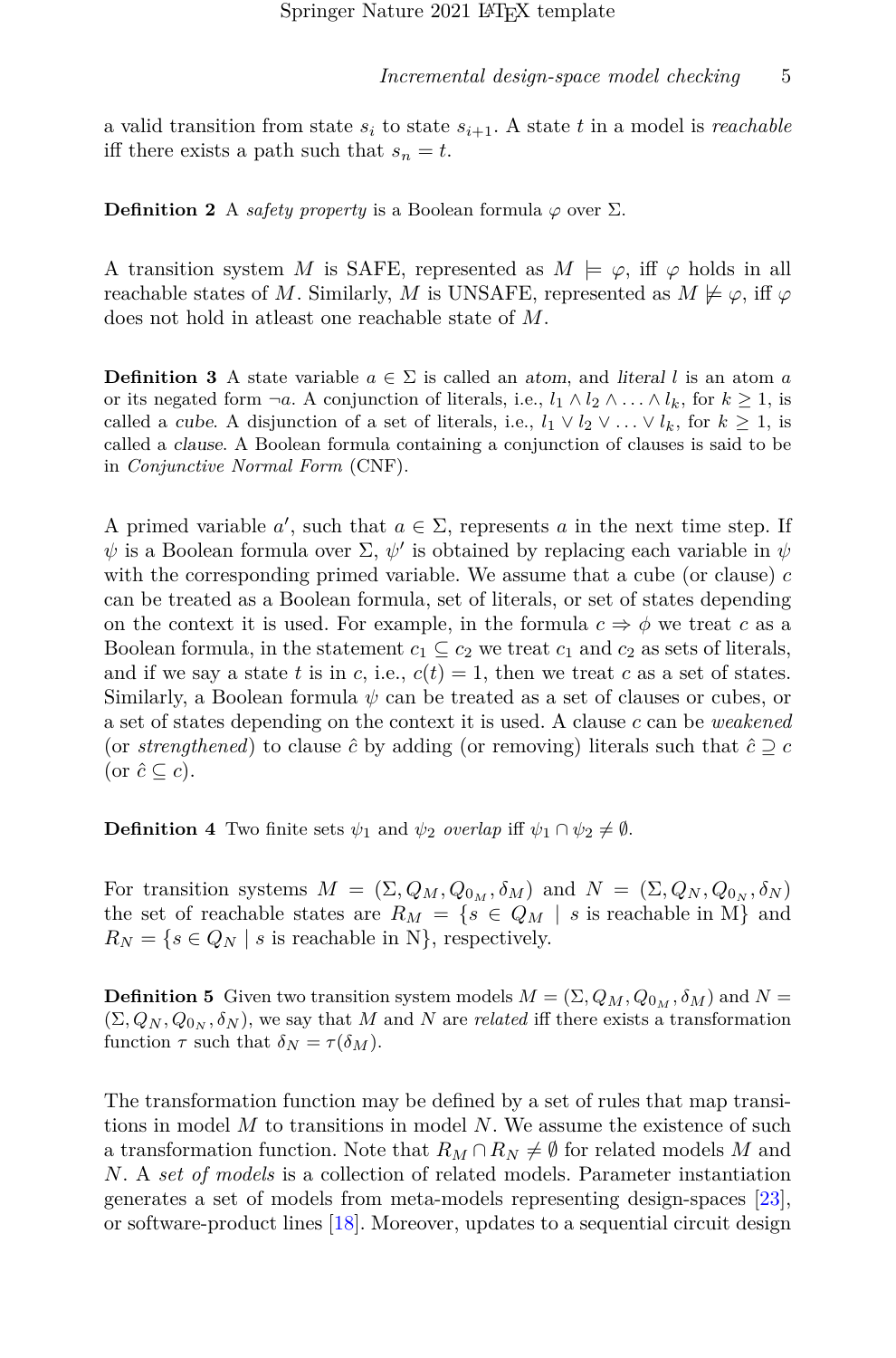in regression verification, either due to a bug fix or feature addition, generate related transitions systems [\[16\]](#page-27-4).

## <span id="page-5-0"></span>**2.2 Safety Verification**

The safety verification problem is to decide whether model  $M = (\Sigma, Q, Q_0, \delta)$ is UNSAFE or SAFE with respect to a safety property  $\varphi$ , i.e., whether there exists an initial state in  $Q_0$  that can reach a bad state in  $\neg \varphi$ , or generate an inductive invariant  $\mathcal I$  that satisfies three conditions:

1. 
$$
Q_0 \Rightarrow \mathcal{I}
$$
  
2.  $\mathcal{I} \wedge \delta \Rightarrow \mathcal{I}'$   
3.  $\mathcal{I} \Rightarrow \varphi$ 

In SAT-based model checking algorithms [\[9,](#page-26-2) [29–](#page-28-7)[32\]](#page-29-0), the verification problem is solved by computing over-approximations of reachable states in *M*, and using them to either construct an inductive invariant, or find a counterexample.

#### <span id="page-5-1"></span>**2.3 Overview of IC3**

IC3/PDR [\[9,](#page-26-2) [10,](#page-26-3) [33](#page-29-1)[–35\]](#page-29-2) is a novel SAT-based verification method based on property directed invariant generation. Given a model  $M = (\Sigma, Q, Q_0, \delta),$ and a safety property  $\varphi$ , IC3 incrementally generates an inductive strengthening of  $\varphi$  to prove whether  $M \models \varphi$ . It maintains a sequence of frames  $S_0 = Q_0, S_1, \ldots S_k$  such that each  $S_i$ , for  $0 < i < k$ , satisfies  $\varphi$  and is an overapproximation of states reachable in *i*-steps or less. If two adjacent frames become equivalent, IC3 has found an inductive invariant and the property holds for the model. If a state violating the property is reachable, a counterexample trace is returned. Throughout IC3's execution, it maintains the following invariants on the sequence of frames:

1. for  $i > 0$ ,  $S_i$  is a CNF formula, i.e., conjunction of clauses,

$$
2. S_{i+1} \subseteq S_i,
$$

- 3.  $S_i \wedge \delta \Rightarrow S'_{i+1}$ , and
- 4. for  $i < k$ ,  $S_i \Rightarrow \varphi$ .

Each clause added to the frames is an intermediate lemma constructed by IC3 to prove whether  $M \models \varphi$ . The algorithm proceeds in two phases: a *blocking* phase, and a *propagation* phase. In the blocking phase, *S<sup>k</sup>* is checked for intersection with  $\neg \varphi$ . If an intersection is found,  $S_k$  violates  $\varphi$ . IC3 continues by recursively blocking the intersecting state at *Sk*−1, and so on. If at any point, IC3 finds an intersection with  $S_0$ ,  $M \not\models \varphi$  and a counterexample can be extracted. The propagation phase moves forward the clauses from preceding  $S_i$  to  $S_{i+1}$ , for  $0 < i \leq k$ . During propagation, if two consecutive frames become equal, a fix-point has been found and IC3 terminates. The fix-point If represents the strengthening of  $\varphi$  and is an inductive invariant that satisfies the three conditions of Section [2.2.](#page-5-0)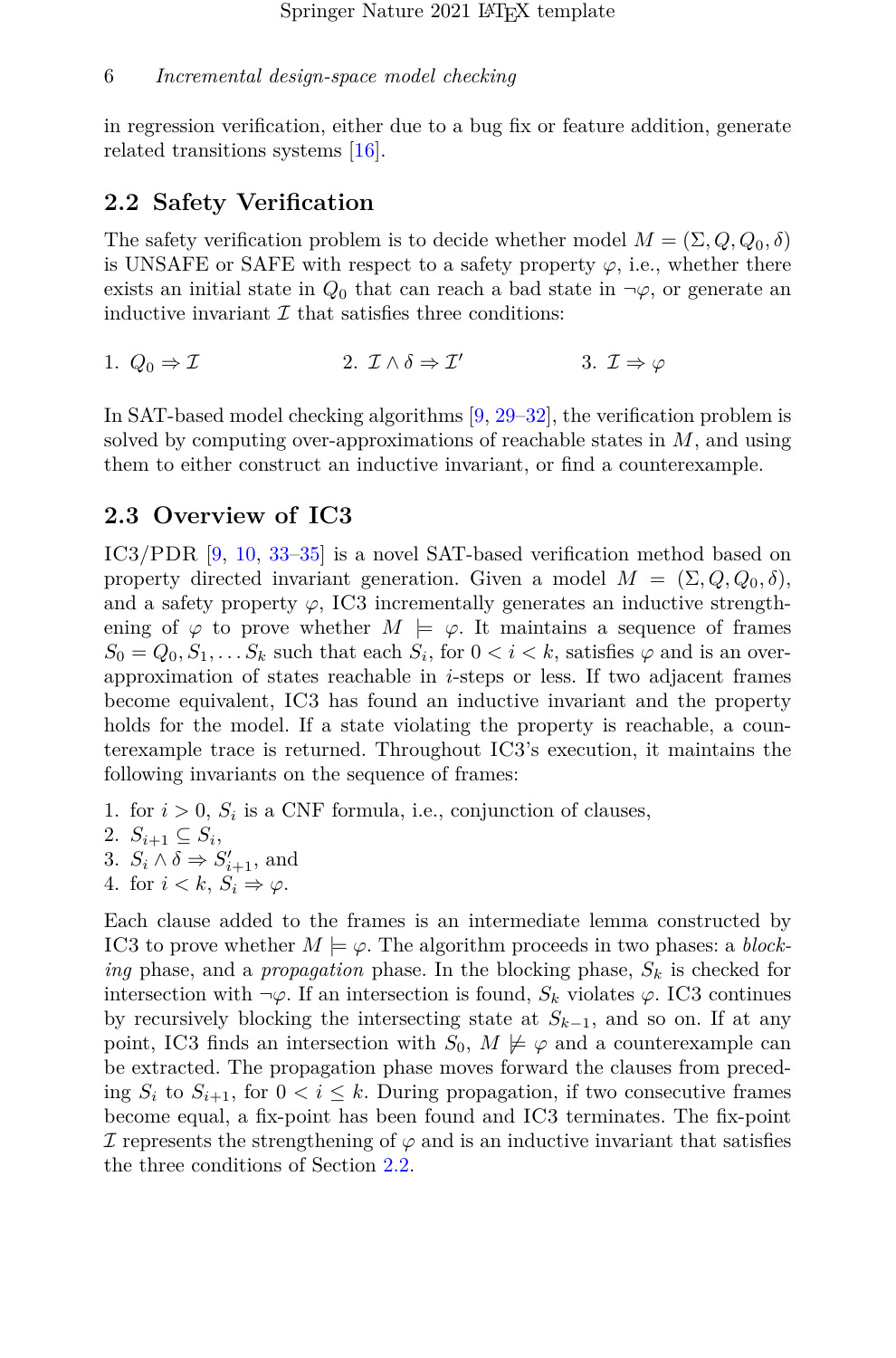## **2.4 SAT with Assumptions**

In our formulation, we consider sat queries of the form  $\mathsf{sat}(\phi,\gamma)$ , where  $\phi$ is a CNF formula, and  $\gamma$  is a set of assumption clauses. A query with no assumptions is simply written as  $\mathsf{sat}(\phi)$ . Essentially, the query  $\mathsf{sat}(\phi,\gamma)$  is equivalent to sat $(\phi \land \gamma)$  but the implementation of the former is typically more efficient. If  $\phi \land \gamma$  is:

- 1. sat, get-sat-model() returns a satisfying assignment.
- 2. UNSAT, get-unsat-assumptions() returns a unsatisfiable core  $\beta$  of the assumption clauses  $\gamma$ , such that  $\beta \subseteq \gamma$ , and  $\phi \wedge \beta$  is UNSAT.

We abstract the implementation details of the underlying SAT solver, and assume interaction using the above three functions.

## **2.5 Notation**

We reduce the task of verifying a set of models by restricting the description of our algorithm to two related models  $M = (\Sigma, Q_M, Q_{0_M}, \delta_M)$  and  $N =$  $(\Sigma, Q_N, Q_{0_N}, \delta_N)$  in the set. Each model has to be checked against a safety property  $\varphi$ . Assume that model *M* is checked first. The algorithm computes frame sequence *R* and *S* for *M* and *N*, respectively. R denotes number of frames in the sequence *R*.

## **2.6 Problem Definition**

Given two related models  $M = (\Sigma, Q_M, Q_{0_M}, \delta_M)$  and  $N = (\Sigma, Q_N, Q_{0_N}, \delta_N)$ , and a safety property  $\varphi$ , let  $R = R_0, R_1, R_2, \ldots, R_m$  be the sequence of frames computed by IC3 that satisfies the invariants of Section [2.3.](#page-5-1) We want to reuse the reachable state approximations of *M* to model-check property  $\varphi$  against model *N*, i.e., compute frame sequence  $S = S_0, S_1, S_2, \ldots, S_n$  for model *N* that satisfies invariants of Section [2.3](#page-5-1) by reusing frame sequence *R* such that  $S_{i+1} = \hat{R}_{i+1}$ , where  $\hat{R}_{i+1} = R_{i+1}$  if  $S_i \wedge \delta_N \Rightarrow R'_{i+1}$ , otherwise  $\hat{R}_{i+1}$  is obtained by strengthening or weakening clauses in  $R_{i+1}$  such that  $\forall c \in R_{i+1}$ , we have  $S_i \wedge \delta_N \Rightarrow \hat{c}'$  and  $S_i \wedge \delta_N \Rightarrow \tilde{R}_{i+1}.$ 

# <span id="page-6-0"></span>**3 Algorithm**

In this section, we present the main contribution of our paper, FuseIC3. We start with the core idea behind the algorithm by giving the intuition behind recycling IC3-generated intermediate lemmas. We then provide a general overview of different sub-algorithms that help FuseIC3 achieve its performance. We next describe the two main components: *basic check* and *frame repair* of FuseIC3.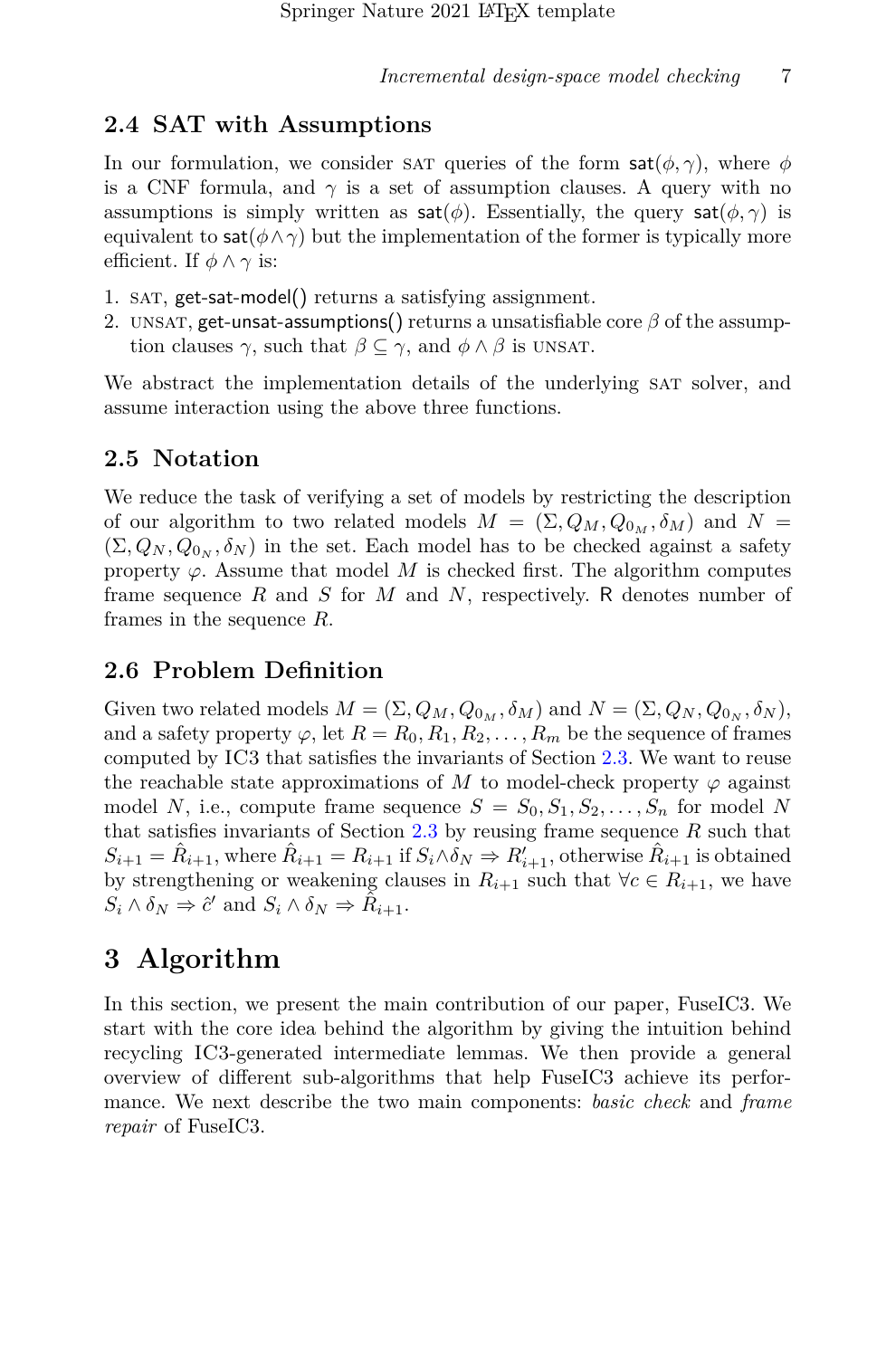

<span id="page-7-0"></span>**Fig. 1** Intuition behind repairing frames computed for one model by IC3, and reusing them for checking another related model in the design space.

#### **3.1 Intuition**

Recall that frames computed by IC3 represent over-approximated states. When *M* is checked with IC3, frames  $R_0, R_1, \ldots, R_j$ , are computed such that  $R_i \wedge \delta_M \Rightarrow R'_{i+1}$  for  $i < j$  (invariant 3, Section [2.3\)](#page-5-1). In the classical case, checking *N* after *M* requires resetting and restarting IC3, which then computes frames  $S_0, S_1, \ldots, S_k$  for *N*. Due to the reset, all intermediate lemmas are lost and verification for *N* has to start from the beginning. However, since *M* and *N* are related, the frames for *M* and *N* overlap, and therefore, frames for *M* can be recycled and potentially reused in the verification for *N*. The idea is illustrated using Venn diagrams in Fig. [1.](#page-7-0)

In Fig. [1a](#page-7-0), the parallelogram and ellipse represent clauses  $c_1$  and  $c_2$ , respectively, in frame  $R_{i+1}$  such that  $R_{i+1} = c_1 \wedge c_2$ , and the triangle represents states reachable from  $R_i$  in one step, i.e.,  $R_i \wedge \delta_M$ . So,  $R_i \wedge \delta_M \Rightarrow R'_{i+1}$ . Now consider a scenario in which we recycle the clauses in  $R_{i+1}$  when verifying N. The triangle and the rectangle in Fig. [1b](#page-7-0) represent the states reachable from  $S_i$  in one step. If we were to make  $S_{i+1} = R_{i+1}$ , we end up with  $S_i \wedge \delta_N \neq S'_{i+1}$ since  $c_1$  doesn't contain some states reachable from  $S_i$ . Therefore, we have to modify  $c_1$  such that the invariant holds. Fig. [1c](#page-7-0) and [1d](#page-7-0) show the two possible modifications of  $c_1$ . In the former case, we add states  $(S_i \wedge \delta_N) \setminus c_1$  to  $c_1$ such that  $\hat{c}_1 = c_1 \cup (S_i \wedge \delta_N) \setminus c_1$ . In the latter, we over-approximate  $c_1$  to  $\hat{c}_1$  such that  $S_i \wedge \delta_N \Rightarrow \hat{c}_1$  (a trivial over-approximation is to make  $c_1$  equal to the set of all states). Irrespective of the approach used, we end up with  $S_i \wedge \delta_N \Rightarrow \hat{R}'_{i+1} = S'_{i+1}$ , where  $\hat{R}_{i+1} = \hat{c}_1 \wedge c_2$ . Then we check the  $(i+1)$ -th step over-approximation for intersection with  $\neg \varphi$  and IC3 continues. In this way, reusing clauses from model M, saves a lot of effort in rediscovering these clauses for model *N*.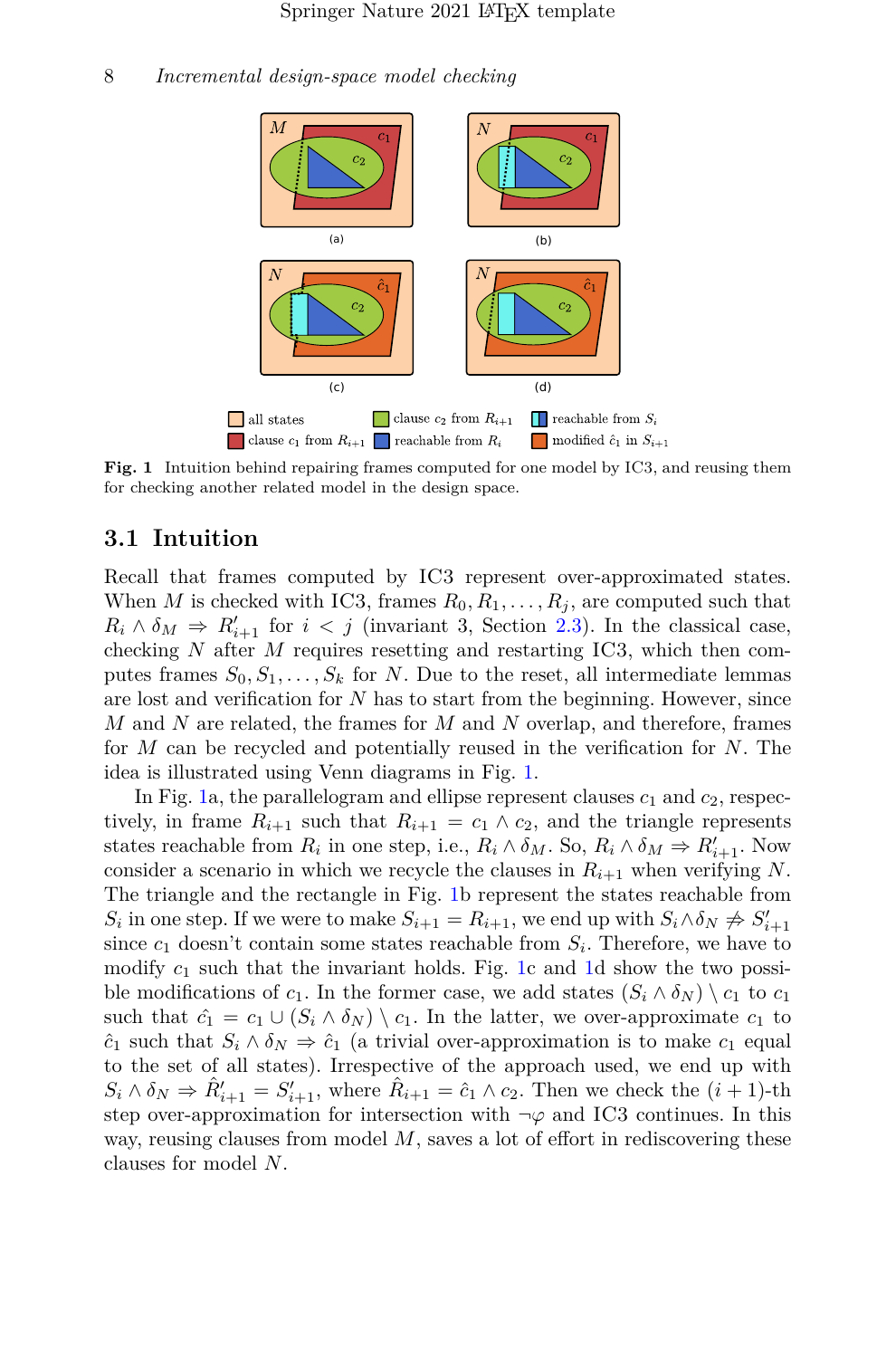#### **3.2 Overview**

FuseIC3 is a bidirectional reachability algorithm. It uses forward reachability to reuse frames from a previously-checked related model, and IC3-type backward reachability to recursively block predecessors to bad states. Algorithm [1](#page-9-0) provide a high-level description of FuseIC3.

FuseIC3 takes as input the initial states  $Q_0$  and the transition relation  $\delta$ for the current model, and a safety property  $\varphi$ . The internal state maintained by the algorithm is last invariant, last cex, and the frames *R* computed for the last model verified. Initially, the state is empty. Lines 1–2 perform basic checks in an attempt to reuse proofs from an earlier run to verify the current model. Lines 4–15 loop until an invariant or a counterexample is found. FuseIC3 maintains a sequence of frames  $S_0, S_1, \ldots, S_k$  for the current model being checked. Whenever a new frame  $S_k$  is introduced in line 10, the algorithm reuses a frame from *R* after repairing it with FRAMEREPAIR. The repaired frame is added to  $S_k$ , which after propagation in lines  $11-15$ , is checked for intersection with a bad state. A typical execution of IC3 follows until a new frame is introduced. Upon termination, *R* is replaced with the current set of frames *S*, and last invariant and last cex are updated accordingly.

FRAMEREPAIR takes as input an integer *i*. It checks if  $R_{i+1}$  can be used as is in line 1. If yes,  $R_{i+1}$  is returned. Otherwise, the frame is repaired in lines 2–7. FINDCLAUSES finds violating clauses in  $R_{i+1}$ . Each of these clauses is repaired in lines 4–7 using ExpandClause and ShrinkClause. After repair, the updated frame  $\hat{R}_{i+1}$  is returned.

The models in a set are checked sequentially. When FuseIC3 is run on the first model in the set, it reduces to running typical IC3. During propagation and when  $k < R$ , only repaired clauses (from FRAMEREPAIR) and discovered clauses for the current model are propagated. When  $k \geq R$ , FRAMEREpair returns an empty frame and all clauses from earlier frames take part in propagation.

#### **3.3 Basic Checks**

It is possible that the changes in design between two models are very small, and are outside the cone-of-influence of the verification procedure. Therefore, although the models are different, they might have the same overapproximated inductive invariant with respect to the property being checked. A similar argument applies for two models that fail a property. In this case, a counterexample for the first model might be a valid counterexample for the second model. Both these checks can be carried out in very little time as explained below. For the case when *M* and *N* have different state variables, cone-of-influence with respect to variables in *N* is applied on the invariant/counterexample before performing the checks.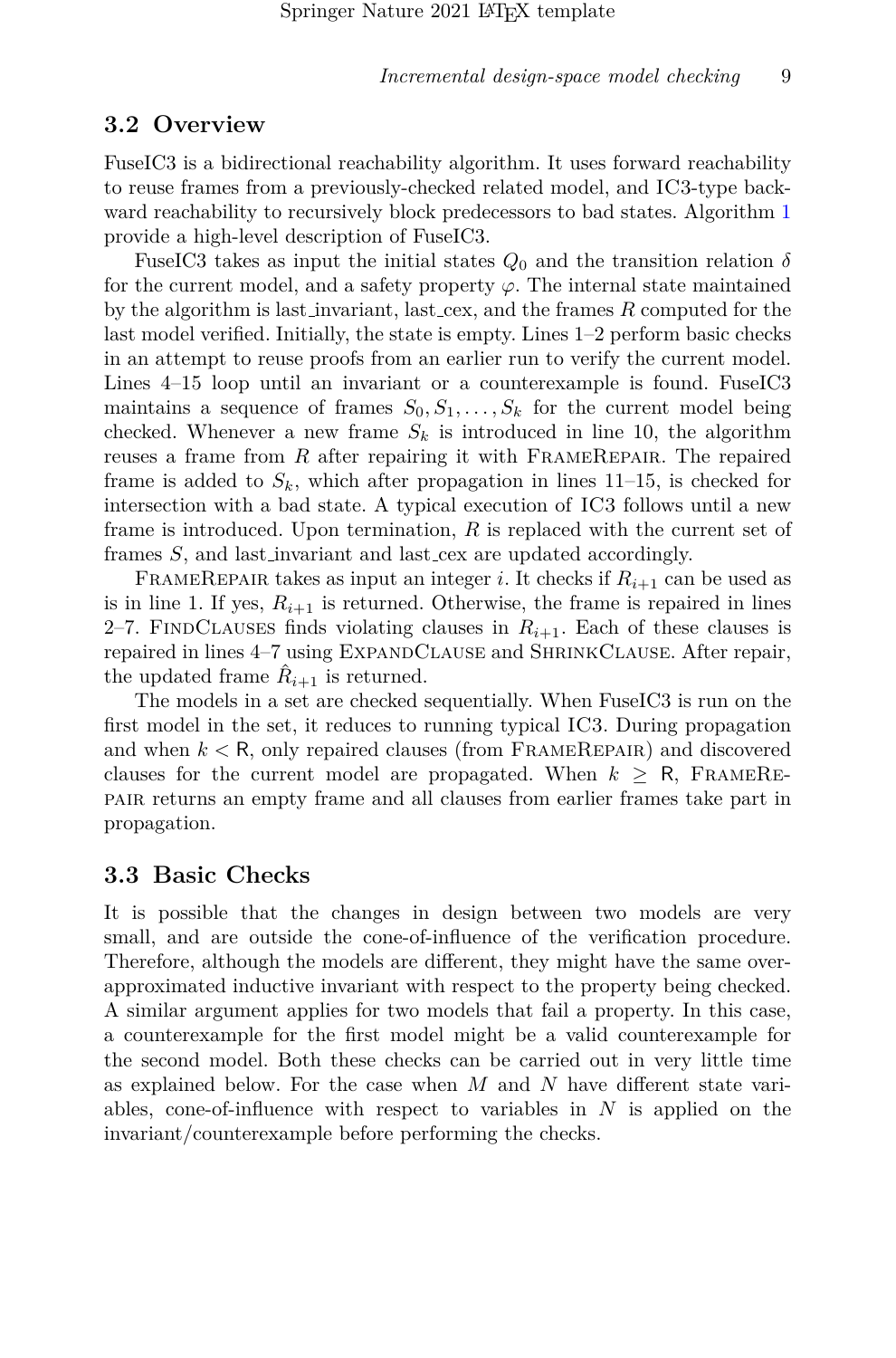<span id="page-9-0"></span>**Algorithm 1** High-level description of FuseIC3. Parts of the algorithm for typical IC3 are based on the description in [\[10,](#page-26-3) [34\]](#page-29-3).

```
bool FuseIC3 (Q_0, \delta, \varphi)1: if CHECKINVAR(Q_0, \delta, \text{last-invariant}, \varphi): return true
2: end if
3: if SIMULATECEX(Q_0, \delta, last cex, \varphi) : return false
4: end if
5: k \leftarrow 0, S_k \leftarrow Q_0 #first frame is initial state
6: while true : #main FuseIC3 loop
7: while sat(S_k \land \neg \varphi): \qquad \qquad \# \text{ blocking phase}8: s \leftarrow get-sat-model()
9: if not recursive block(s, k) :
10: last\_cex \leftarrow extract\_cex(), \textbf{return false}11: end if
12: end while
13: k \leftarrow k + 114: S_k \leftarrow \text{FRAMEREPAIR}(k-1)15: for i \leftarrow 1 to k-1 : \qquad \qquad \#propagation\ phase16: for each new clause c \in S_i:
17: if not \mathsf{sat}(S_i \land c \land \delta \land \neg c') : \text{add } c \text{ to } S_{i+1}18: end if
19: end for
20: if S_i \equiv S_{i+1}: #found fix-point invariant
21: last invariant \leftarrow S_i, return true
22: end if
23: end for
24: end while
frame FrameRepair (int i)
 1: if not \mathsf{sat}(S_i \wedge \delta \wedge \neg R'_{i+1}) : \mathbf{return} R_{i+1}2: end if
 3: \mathcal{G} \leftarrow FINDCLAUSES(S_i, \delta, R_{i+1})
 4: \hat{R}_{i+1} \leftarrow R_{i+1} \setminus \mathcal{G}5: for each clause c \in \mathcal{G}:
 6: \hat{c} \leftarrow \text{EXPANDCLAUSE}(S_i, \delta, c)7: \hat{c} \leftarrow \text{SHRINKCLAUSE}(S_i, \delta, c, \hat{c})8: \hat{R}_{i+1} \leftarrow \hat{R}_{i+1} \wedge \hat{c}9: end for
10: return R_{i+1}\#repaired frame R_{i+1}
```
## **3.3.1 Inductive Invariant**

If  $\mathcal{I}_M$  is an inductive invariant for M with respect to a safety property  $\varphi$ , it satisfies the following three conditions: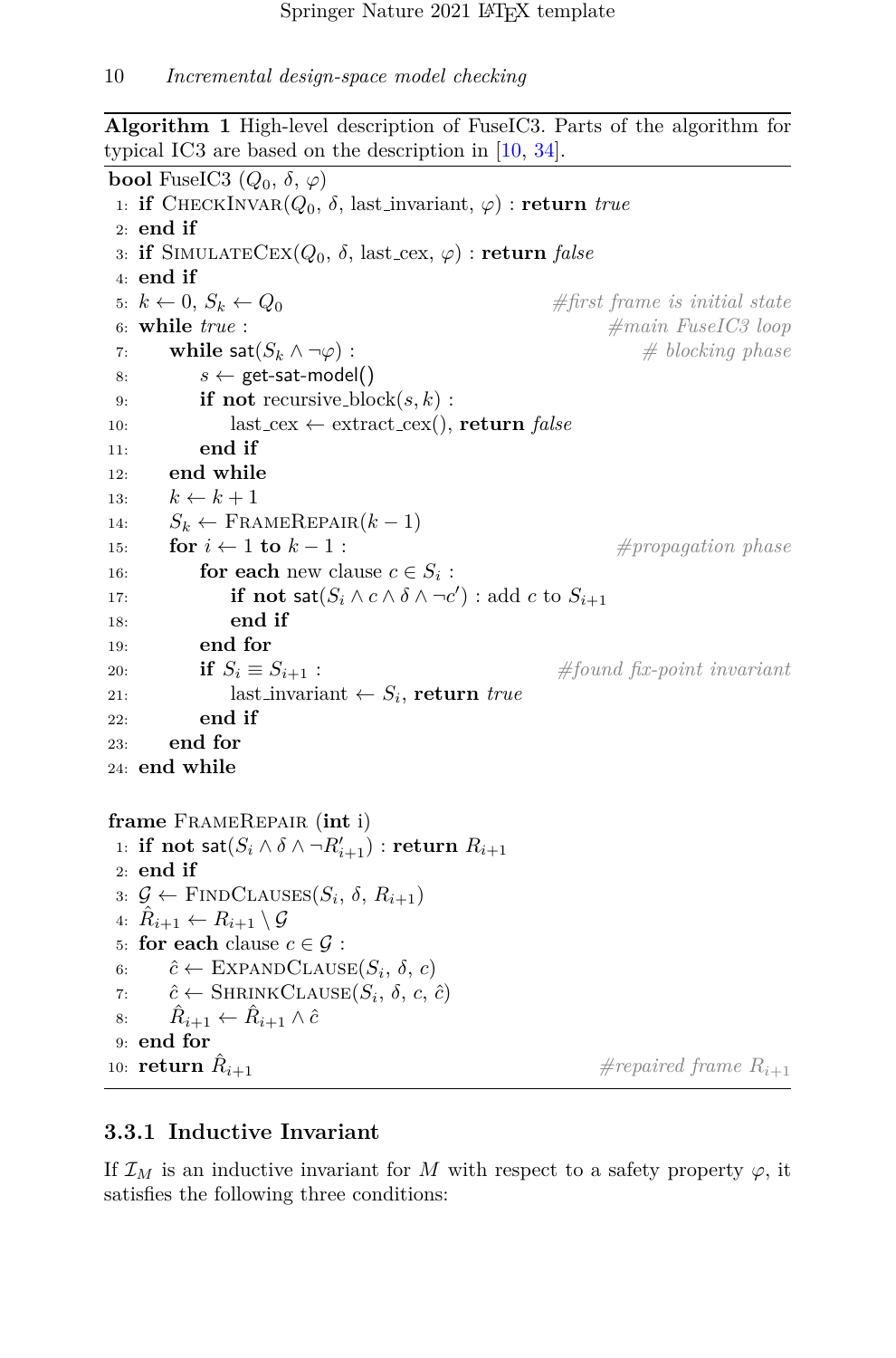1. 
$$
Q_{0_M} \Rightarrow \mathcal{I}_M
$$
,  
\n2.  $\mathcal{I}_M \wedge \delta_M \Rightarrow \mathcal{I}'_M$ , and  
\n3.  $\mathcal{I}_M \Rightarrow \varphi$ .

If model differences between *M* and *N* are small, or changes in *N* are outside the cone-of-influence of  $\mathcal{I}_M$ , then  $N \models \varphi$  iff the above conditions hold for N, i.e.,

1.  $Q_{0_N} \Rightarrow \mathcal{I}_M$ , 2.  $\mathcal{I}_M \wedge \delta_N \Rightarrow \mathcal{I}'_M$ , and 3.  $\mathcal{I}_M \Rightarrow \varphi$ .

#### **3.3.2 Counterexample Trace**

If  $M \not\models \varphi$ , then IC3 generates a counterexample trace  $s_0, s_1, \ldots s_k$  to prove satisfaction of ¬*φ* such that

1.  $s_0 \in Q_{0_M}$ , 2.  $(s_i, s_{i+1}) \in \delta_M$  for  $i < k$ , and 3.  $s_k \in \neg \varphi$ .

We simulate the counterexample trace for *M* on *N* and check if it satisfies the above three conditions (using  $k+1$  sat calls). If the conditions are satisfied, the counterexample trace is a valid trace in *N*, and we conclude that  $N \not\models \varphi$ .

To summarize, if changes in two subsequent models are outside the coneof-influence of the proofs generated by IC3, verification completes almost instantly. The pseudo-code for these two basic checks is given in Algorithm [2.](#page-11-0)

#### **3.4 Frame Repair**

We want to find all clauses in frame  $R_{i+1}$  that are responsible for the violation of  $S_i \wedge \delta_N \Rightarrow R'_{i+1}$ . The satisfiability model is a pair of states  $(a, b)$  such that  $a \in S_i$ ,  $b \notin R_{i+1}$ , and  $(a, b) \in \delta_M$ . In other words, *b* is missing from some, or all clauses in  $R_{i+1}$ . If all such missing states are added to clauses in  $R_{i+1}$ , resulting in  $\hat{R}_{i+1}$ , the condition  $S_i \wedge \delta_N \Rightarrow \hat{R}'_{i+1}$  becomes valid and  $\hat{R}_{i+1}$  can be reused in checking *N*. Adding these states one-by-one requires several calls to the underlying sat solver and is infeasible in practice (reduces to all-sat). Instead, we approximate the violating clauses in  $R_{i+1}$ . The over-approximation ends up adding several states to  $R_{i+1}$  that are in the post-image of multiple states in  $S_i$ . As the first step in repairing the frame, we find all such violating clauses.

#### **3.4.1 Find Violating Clauses**

Let's assume frame  $R_{i+1}$  is composed of a set of clauses  $C = \{c_1, c_2, \ldots c_n\}.$ There are clauses  $\mathcal{G} \subseteq C$  such that the assertion  $S_i \wedge \delta_N \Rightarrow c'$  is violated for all  $c \in \mathcal{G}$ . Set  $\mathcal{G}$  can be found by brute-forcing the assertion check for all clauses in *C*. However, such an approach doesn't scale since IC3 frames can have thousands of clauses. Algorithm FINDCLAUSES, which is inspired by the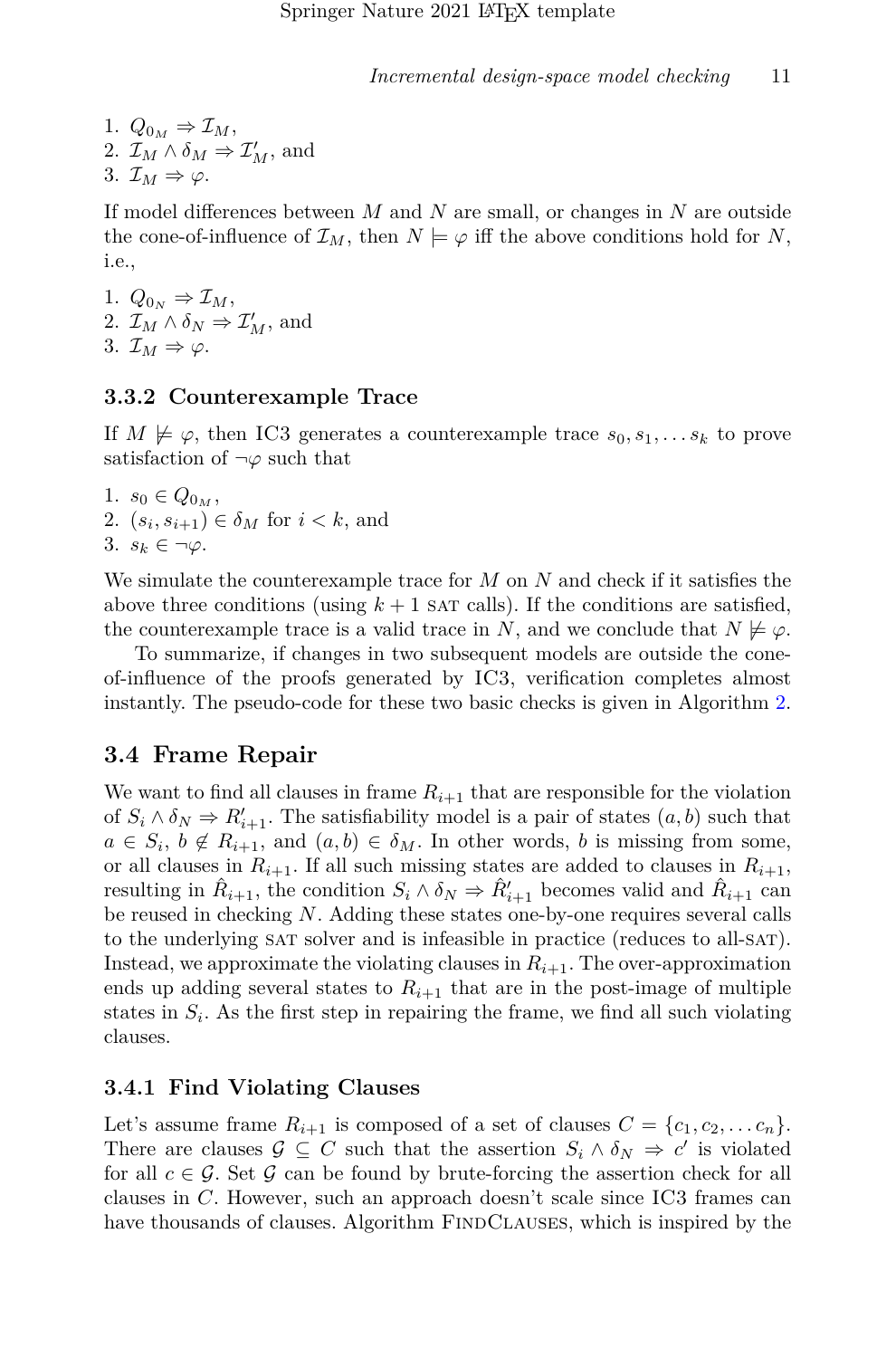<span id="page-11-0"></span>Algorithm 2 CHECKINVARIANT evaluates the last known invariant against the current model, and returns *true* if invariant holds, otherwise *false*. SimulateCex simulates the last known counterexample on the current model, and returns *true* if successful, otherwise, *false*.

**bool** CHECKINVARIANT  $(Q_0, δ,$  **invariant**  $\mathcal{I}, φ)$ 

- 1: **if not** sat( $Q_0 \land \neg \mathcal{I}$ ) and not sat( $\mathcal{I} \land \delta \land \neg \mathcal{I}$ ) and not sat( $\mathcal{I} \land \neg \varphi$ ) : return *true*
- 2: **else return** *false*

```
3: end if
```
**bool** SIMULATECEX  $(Q_0, \delta, \textbf{trace } s, \varphi)$ 

1: **if not**  $\mathsf{sat}(s_0 \land Q_0)$  : **return** *false* 2: **end if** 3: **if not**  $\mathsf{sat}(s_k \wedge \neg \varphi)$  : **return** *false* 4: **end if** 5: **for**  $i \leftarrow 0$  to len(s): 6: **if not**  $\mathsf{sat}(s_i \wedge \delta \wedge s'_{i+1})$  :  $\mathbf{return} \ \mathit{false}$ 7: **end if** 8: **end for**

9: **return** *true #valid counterexample*

<span id="page-11-1"></span>**Algorithm 3** FINDCLAUSES algorithm to find all violating clauses  $c_i \in R$  such that  $S \wedge \delta \neq c'$ . Upon termination, the set G contains all violating clauses.

```
FINDCLAUSES (frame S, \delta, frame R)
 1: for each clause c_i \in R : \text{\#configure solver assertions}2: introduce auxiliary variable yi
 3: for each literal l \in c'_i:
4: add assertion \neg l \lor y_i to solver
5: end for
 6: end for
7: \mathcal{G} \leftarrow \emptyset #set is initially empty
8: while sat(S \wedge \delta, (\neg y_1 \vee \neg y_2 \vee \ldots \vee \neg y_k)):
9: \alpha \leftarrow get-sat-model()
10: for each y_1, y_2, \ldots, y_k:
11: if \alpha(y_i) == \bot:
12: add c_i to \mathcal G and remove y_i from sat query
13: end if
14: end for
15: end while
16: return G #set of violating clauses
```
*Invariant Finder* algorithm in [\[15\]](#page-27-3), efficiently finds all such violating clauses. The pseudo-code for the algorithm is given in Algorithm [3.](#page-11-1) FINDCLAUSES takes as input frame  $S = S_i$ , transition relation  $\delta = \delta_N$ , and frame  $R = R_{i+1}$ .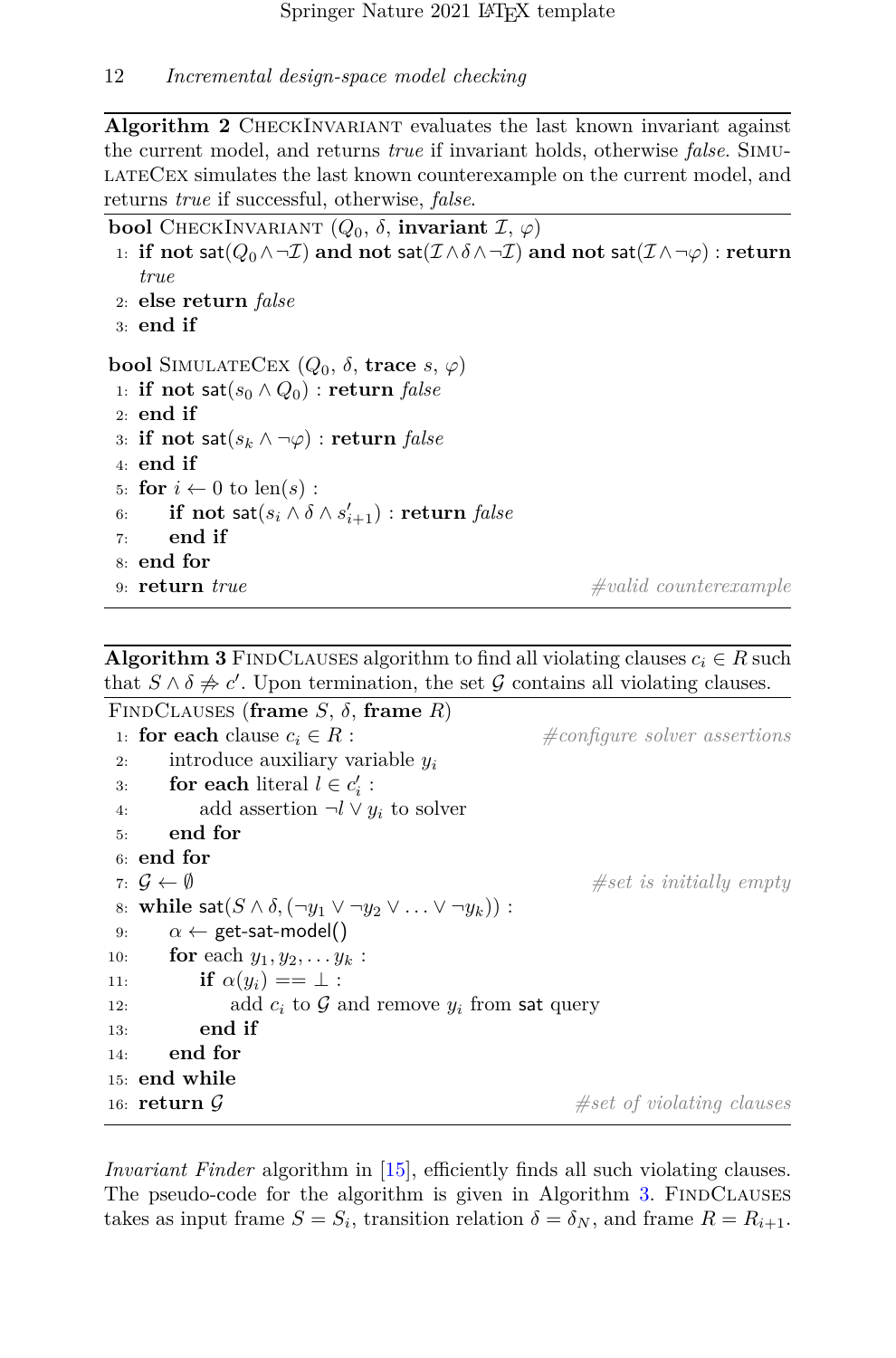Upon termination, it returns all violating clauses. An auxiliary variable  $y_i$ is introduced for each clause  $c_i$  in  $R$  in line 2. Lines  $3-4$  are equivalent to adding the assertion  $c_i \Rightarrow y_i$  to the solver. Lines 6–10 loop until the query in line 6 is sAT. On every iteration of the loop, there is at least one  $y_i$  that is assigned *false*. Clauses  $c_i$  corresponding to all such  $y_i$  are added to  $\mathcal G$  and  $y_i$ is removed from the query. When the query becomes UNSAT,  $\mathcal G$  contains all violating clauses in  $R$ , and is returned. In practice, multiple  $y_i$  are assigned *false* which helps terminate the loop faster.

<span id="page-12-0"></span>**Theorem 1** (Violating Clauses) *Given the current frame sequence S, transition relation*  $\delta$ *, and frame sequence to reuse*  $R$ *,* FINDCLAUSES (Algorithm [3\)](#page-11-1) returns all *violating clauses*  $c_i \in R$  *such that*  $S \wedge \delta \neq c'_i$ .

*Proof* For each clause  $c_i \in R$ , we introduce an auxiliary variable  $y_i$ . For each literal  $l \in c'_i$ , we add the assertion  $\neg l \wedge y_i$  to the solver. Let's assume  $c_i = l_1 \vee l_2 \vee \ldots \vee l_k$ . We add asertions  $\neg l'_1 \lor y_i, \neg l'_2 \lor y_i, \dots, \neg l'_k \lor y_i$  to the solver. Therefore, the overall assertion for clause  $c_i$  added is  $(\neg l'_1 \lor y_i) \land (\neg l'_2 \lor y_i) \land \dots \land (\neg l'_k \lor y_i)$ . Now

$$
(\neg l'_1 \lor y_i) \land (\neg l'_2 \lor y_i) \land \dots \land (\neg l'_k \lor y_i)
$$
  
\n
$$
\Leftrightarrow (\neg l'_1 \land \neg l'_2 \land \dots \land \neg l'_k) \lor y_i
$$
  
\n
$$
\Leftrightarrow \neg (l'_1 \lor l'_2 \lor \dots \lor l'_k) \lor y_i
$$
  
\n
$$
\Leftrightarrow \neg c'_i \lor y_i
$$
  
\n
$$
\Leftrightarrow c'_i \Rightarrow y_i
$$

Therefore, the operation performed in lines  $1-4$  of FINDCLAUSES is equivalent to adding the assertion  $c'_i \Rightarrow y_i$  for each clause  $c_i \in R$ . Initially, the set of violating clauses  $\mathcal G$  is empty. For the sake of argument, let's assume  $R$  contains only one clause *c*<sub>1</sub>. If  $c_1 = l_1 \vee l_2 \vee \ldots \vee l_k$ , then the assertions added to the solver are  $\neg l'_1 \vee y_1$ ,  $\neg l'_2 \lor y_1, \ldots, \neg l'_k \lor y_1$ . Moreover, the sat query of line 6 adds the assertions  $S \land \delta$ , and assumes  $\neg y_1$ . Combined, these assertions are equivalent to  $(S \wedge \delta \wedge \neg y_1 \wedge \neg c'_1)$ or  $(S \wedge \delta \wedge \neg y_1 \wedge \neg R')$ . There are two cases to consider. If the assertion is

- 1. UNSAT: The post-image of all states in  $S$  is in  $R$ , and  $c_1$  is not a violating clause. Therefore, FINDCLAUSES terminates and returns  $\mathcal{G} = \emptyset$ .
- 2. SAT: We know that the SAT model for  $S \wedge \delta \wedge \neg y_1 \wedge \neg R'$  is a pair of states  $(a, b')$  such that  $a \in S$ ,  $(a, b') \in \delta$ , but  $b' \notin R'$ , and an assignment to  $y_1$ . Since *R* contains only one clause,  $b' \notin R'$  if and only if  $b' \notin c'_1$ . In other words, none of the literals in  $c'_1$  match the literal assignments in state  $b'$ . Therefore,  $\neg l'_1$ ,  $\neg l'_2$ , ...,  $\neg l'_k$  are true, which makes  $\neg c'_1$  true. The only possible assignment to  $y_1$  is false. Therefore, since  $c_1$  is a violating clause, the corresponding auxiliary variable is assigned false. Clause  $c_1$  is added to  $\mathcal G$  in lines 9–10, and the sat query is updated.

Therefore, upon termination  $\mathcal{G} = \emptyset$  or  $\mathcal{G} = \{c_1\}$  if  $S \wedge \delta \wedge \neg R'$  is UNSAT and SAT, respectively. The argument for *R* containing only one violating clause can be extended to multiple clauses. If a state  $b'$  in the sat model is missing from multiple clauses in *R*, their corresponding auxiliairy variables get assigned to false, and all such clauses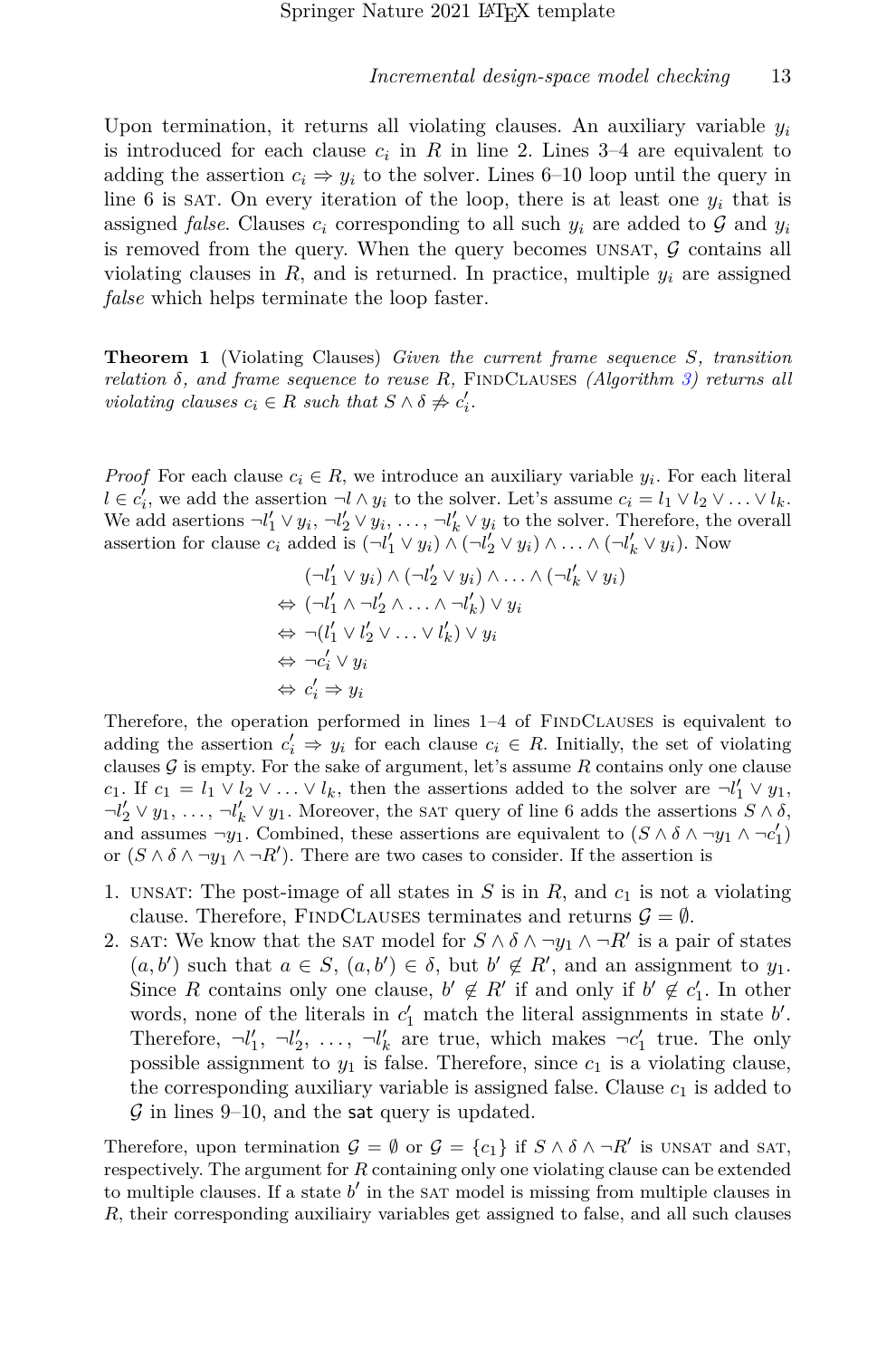<span id="page-13-0"></span>**Algorithm 4** ExpandClause algorithm to add literals to violating clause *c* such that  $S \wedge \delta \Rightarrow \hat{c}'$ . An empty clause is returned if expansion fails.

```
EXPANDCLAUSE (frame S, \delta, clause c)
 1: v \leftarrow all primed variables in \delta2: l \leftarrow all variables in clause c'3: B \leftarrow v \setminus l #variables not in clause c
4: \hat{c} \leftarrow c \#initial|w\hat{c} = c5: while B > 0 and \text{sat}(S \wedge \delta \wedge \neg \hat{c}'):
6: \alpha \leftarrow get-sat-model()
 7: randomly pick any b' \in B8: if \alpha(b') = \top: add b to clause \hat{c}9: else if \alpha(b') = \bot: add \neg b to clause \hat{c}10: end if
11: remove b' from B12: end while
13: \textbf{if} \; \textbf{sat}(S \land \delta \land \neg \hat{c}') : \textbf{return} \; \emptyset14: end if
15: return cˆ #expanded clause; S ∧ δ ⇒ cˆ
′
```
are added to G and the query updated. On every iteration of the loop in lines  $6-10$ , a new state pair is found until all violating clauses have been removed from *R* and added to G. Therefore, upon termination, set G contains all violating clauses  $c_i \in R$ <br>such that  $S \wedge \delta \neq c'$ . such that  $S \wedge \delta \neq c'_i$ . □

After discovering all violating clauses, FuseIC3 attempts to expand them, by adding literals, before reusing  $R_{i+1}$  to check model N. In the trivial case, each violating clause can be removed from  $R_{i+1}$ . However, doing this is quite wasteful. For example, consider a frame in which all clauses are violating. Reusing this frame entails restarting IC3 from an empty frame, a scenario we want to avoid. Instead, we rely on efficient use of the SAT solver to overapproximate the violating clauses.

#### **3.4.2 Expand Violating Clauses**

A clause *c* is violating if none of its literals match the literals in state *b* (recall the model  $(a, b)$  to the sat query  $S_i \wedge \delta_N \Rightarrow R'_{i+1}$ . If any literal from *b* is added to *c*, resulting in  $\hat{c}$ , then  $b \in \hat{c}$ . Fundamentally, we want to add literals to clause *c* without actually enumerating all such *b* such that the assertion  $S_i \wedge \delta_N \Rightarrow \hat{c}'$  holds. A literal can be added as is, or in its negated form. Adding both makes the assertion trivially valid. For example, consider a system with variables *x*, *y*, *z*, and a violating clause  $c = (x \lor y)$ . Our aim is to add states to *c*. Either  $z$  or  $\neg z$  can be added to *c*, but not both. However, deciding what to add to make the assertion valid is beyond the scope of a SAT solver. Instead, we use an efficient randomized algorithm, EXPANDCLAUSE, to add literals to clause *c*. The pseudo-code is given in Algorithm. [4.](#page-13-0) EXPANDCLAUSE takes as input frame  $S = S_i$ , transition relation  $\delta = \delta_N$ , and the violating clause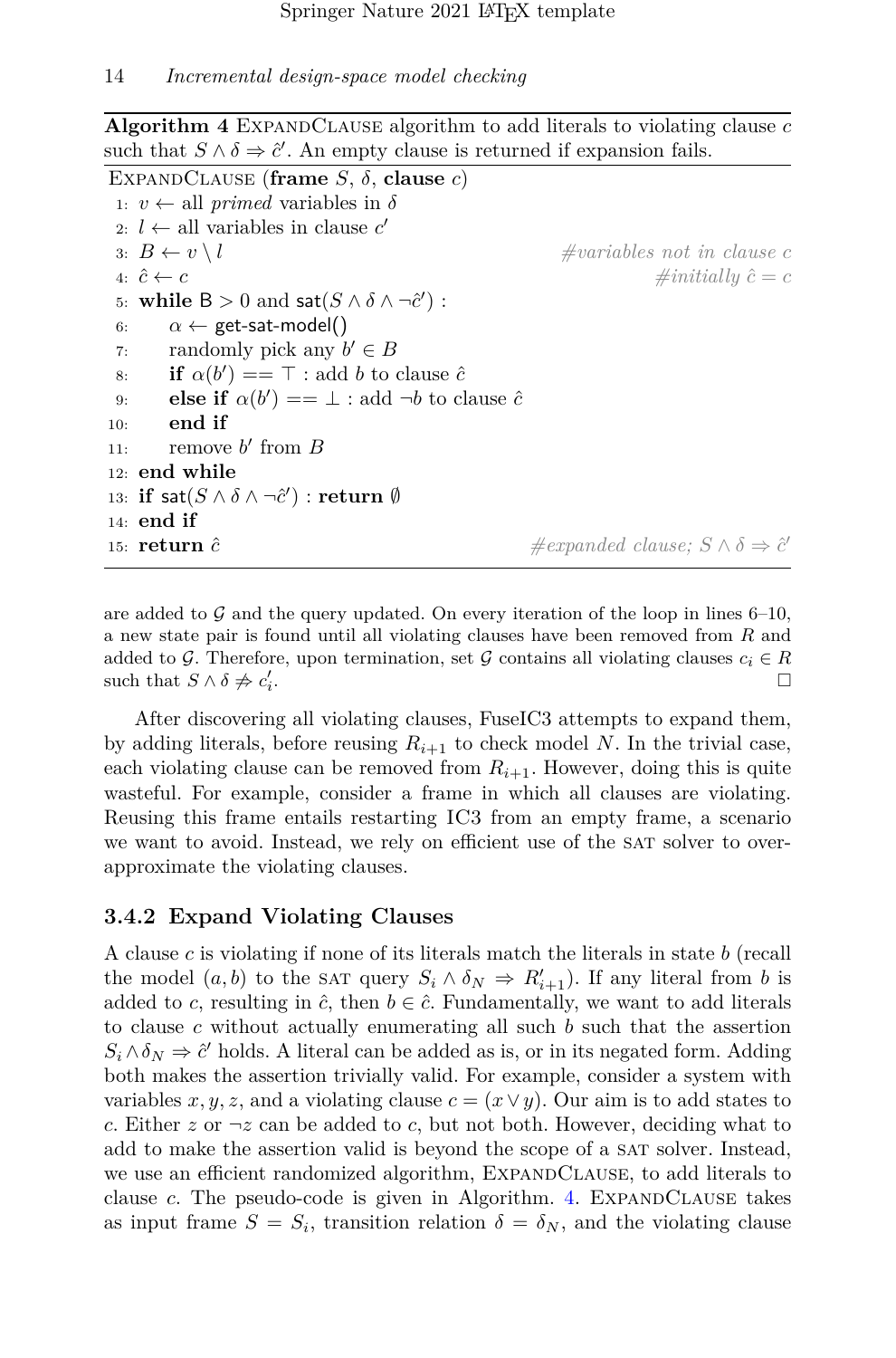$c \in R_{i+1}$ . Initially,  $\hat{c} = c$ . Lines 1–3 find all variables that are missing from *c* and store them in set *B*. The loop in lines 4–9 is repeated until set *B* becomes empty, or the query  $S \wedge \delta \Rightarrow \hat{c}'$  becomes valid. In the latter case, enough literals have been added to expand  $c$  and the algorithm can terminate. From the SAT model *α*, randomly pick an assignment to a variable in *B*. If the assignment is *true*, add the variable as is to  $\hat{c}$ , otherwise, negate variable and add to  $\hat{c}$ . The added variable is removed from *B* and the loop continues. When all possible variables have been added to  $\hat{c}$  and the assertion is still SAT, return  $\hat{c}$  to be the empty clause  $(c = true, \text{ or set of all states})$  in line 10.

<span id="page-14-0"></span>**Theorem 2** (Weaken Clauses) *Given the current frame sequence S, transition rela* $t$ *ion*  $\delta$ *, and violating clause c,* EXPANDCLAUSE *(Algorithm [4\)](#page-13-0)* weakens violating clause *c to generate clause*  $\hat{c}$  *such that*  $S_i \wedge \delta \Rightarrow \hat{c}'$ .

*Proof* In line 3, *B* contains all primed variables not in clause *c*'. Initially,  $\hat{c}' = c'$ . The SAT model of the query  $S \wedge \delta \wedge \neg \hat{c}'$  is pair of states  $(a, b')$  such that  $a \in S$ ,  $(a, b') \in \delta$ , but  $b' \notin \hat{c}'$ . We know that  $b \notin \hat{c}$  if none of the literals in  $\hat{c}$  match a literal in state *b*. If we pick a literal in *b* and add it to  $\hat{c}$ , then  $b \in \hat{c}$ . The variable corresponding to the added literal is removed from *B* and the loop repeats. On every iteration of the loop in lines 5–10, multiple states are added to  $\hat{c}$ . The loop terminates when  $S \wedge \delta \wedge \neg \hat{c}'$ is unsat, or  $B$  is empty. In the former case, EXPANDCLAUSE returns  $\hat{c}$ , while in the latter, *c* is weakened to  $\hat{c} = true$  (all states are reachable from *S*) and returned.  $\Box$ 

#### **3.4.3 Shrink Expanded Clauses**

Due to the randomized nature of EXPANDCLAUSE, we may end up adding more states than required to the expanded clauses. As a last step in repairing the frame, we remove the excess states added from all such clauses, albeit, maintaining the over-approximation. FuseIC3 uses unsat assumptions generated in the proof for  $S_i \wedge \delta \Rightarrow \hat{c}'$  to shrink clause  $\hat{c}$  to  $\tilde{c}$ . The SHRINKCLAUSE algorithm strengthens  $\hat{c}$  by dropping a subset of the newly added literals from *c*ˆ. The pseudo-code is given in Algorithm. [5.](#page-15-0) ShrinkClause takes as input frame  $S = S_i$ , transition relation  $\delta = \delta_N$ , violating clause *c*, and the expanded clause  $\hat{c}$ . Set  $v$  contains all literals that were added to clause  $c$  by EXPAND-CLAUSE to generate clause  $\hat{c}$ . Lines 2–5 loop until enough literals have been dropped from  $\hat{c}$  such that the  $S_i \wedge \delta_N \wedge \neg c' \wedge \neg v'$  is valid. On each iteration of the loop, a literal  $l$  to drop from  $v$  is chosen. If the assertion is UNSAT, we can successfully drop  $l$  from  $v$ , and replace  $v$  with the UNSAT assumption literals in the query. However, if the assertion is SAT,  $l$  is a required literal in  $v$  and needs to be retained, so we try dropping another literal.

<span id="page-14-1"></span>**Theorem 3** (Strengthen Clauses) *Given the current frame sequence S, transition relation*  $\delta$ *, and violating clause c, the* SHRINKCLAUSE *algorithm (Fig.* [5\)](#page-15-0) strengthens *clause*  $\hat{c}$  *to generate clause*  $\tilde{c}$  *such that*  $S \wedge \delta \Rightarrow \tilde{c}'$  *and*  $|\tilde{c}| \leq |\hat{c}|$ *.*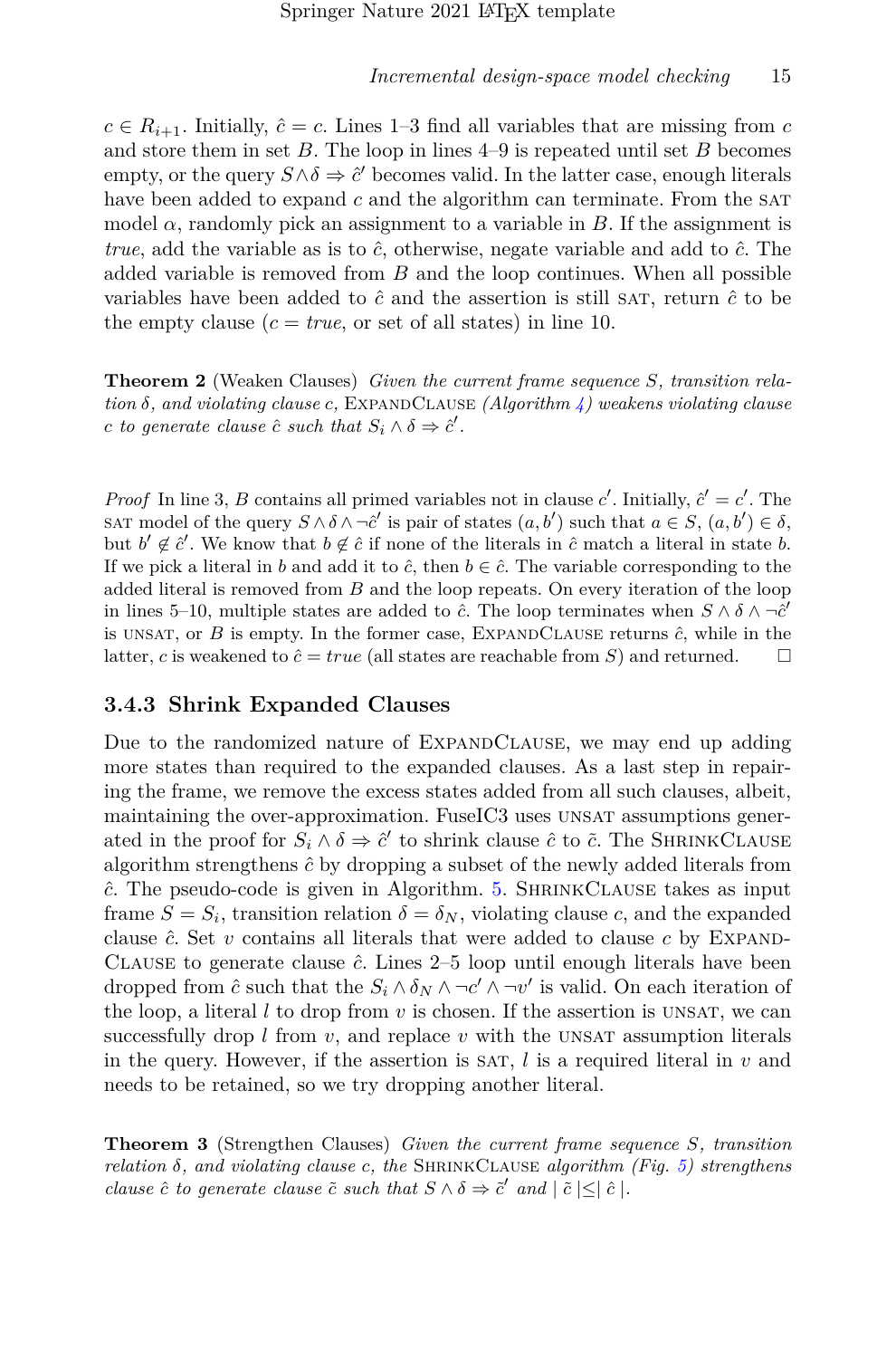<span id="page-15-0"></span>**Algorithm 5** SHRINKCLAUSE algorithm to remove excess literals from clause *c* while maintaining  $S \wedge \delta \Rightarrow c'$ .

```
SHRINKCLAUSE (frame S, \delta, clause c, clause \hat{c})
     \textbf{assert}(\textbf{not} \; \textbf{sat}(S \land \delta \land \lnot \hat{c}'))1: v \leftarrow \{\text{literals in } \hat{c}\} \setminus \{\text{literals in } c\}2: \tilde{c} \leftarrow c3: for each l \in v :
 4: q \leftarrow v \setminus l #drop literal l
 5: if not \mathsf{sat}(S \land \delta \land \neg c', \neg g') :
 6: v \leftarrow \{\text{literal } j \mid j' \in \text{get-unsat-assumptions}()\}7: end if
 8: end for
 9: return \tilde{c} \leftarrow \tilde{c} \vee \bigvee \{\text{literals in } v\}
```
*Proof* In line 1, *v* contains literals added to weaken *c* to  $\hat{c}$ , i.e., all literals that are added to *c* such that  $S \wedge \delta \wedge \neg \hat{c}'$  is unsat. Initially,  $\tilde{c} = c$ . On every iteration of the loop in lines 3–6, we pick a literal *l* to drop from  $\hat{c}$ . If  $S \wedge \delta \neg c' \wedge \neg g'$  is sat, where  $g = v \setminus l$ , then *l* is a required literal and we try dropping another literal. If  $S \wedge \delta \neg c' \wedge \neg g'$  is unsat, we extract the unsat core of the assumption literals. The unsat core is not necessarily minimal.  $v$  is made equal to the unsat assumption literals and the loop repeats. Upon termination, *v* contains the minimum literals that when added to *c* to give  $\tilde{c}$  are enough to ensure that  $S \wedge \delta \Rightarrow \tilde{c}'$ . □ □

The violating clause may appear in future frames in *R* (due to the propagation phase when checking *M*). The modification is reflected in all occurrences of the clause. All such violating clauses in  $R_{i+1}$  are repaired.

**Theorem 4** (Frame Repair) *Given the current frame sequence S<sup>i</sup> and transition relation*  $\delta$  *for model*  $N$ *, and frame sequence*  $R_{i+1}$  *for model*  $M$ *,* FRAMEREPAIR *(Algorithm [1\)](#page-9-0) repairs frame*  $R_{i+1}$  *to*  $\hat{R}_{i+1}$  *such that*  $S_i \wedge \delta \Rightarrow \hat{R}'_{i+1}$ *.* 

*Proof* The proof follows from Theorems [1,](#page-12-0) [2,](#page-14-0) and [3.](#page-14-1) All violating clauses in  $R_{i+1}$ are found by the FINDCLAUSES algorithm. (Theorem [1\)](#page-12-0). The EXPANDCLAUSE algo-rithm (Theorem [2](#page-14-0) weakens every violating clause  $c \in R_{i+1}$  to generate clause  $\hat{c}$ . The expanded clause  $\hat{c}$  is then strengthened to clause  $\tilde{c}$  by the SHRINKCLAUSE algorithm (Theorem [3\)](#page-14-1). The repaired clause is added  $\hat{R}_{i+1}$ . Therefore, upon termination, the FRAMEREPAIR algorithm returns repaired frame  $\hat{R}_{i+1}$  such that  $S_i \wedge \delta \Rightarrow \hat{R}'_{i+1}$ .  $\Box$ 

The repaired frame  $\hat{R}_{i+1}$  is added to the set of frames for *N* at step  $i+1$ . Therefore,  $S_{i+1} = \hat{R}_{i+1}$ . Clauses are propagated from frames  $S_j$ , for  $j \leq i$ , to  $S_{i+1}$ , which is then checked for intersection with bad states, and the normal execution of blocking and propagation phases of IC3 follows.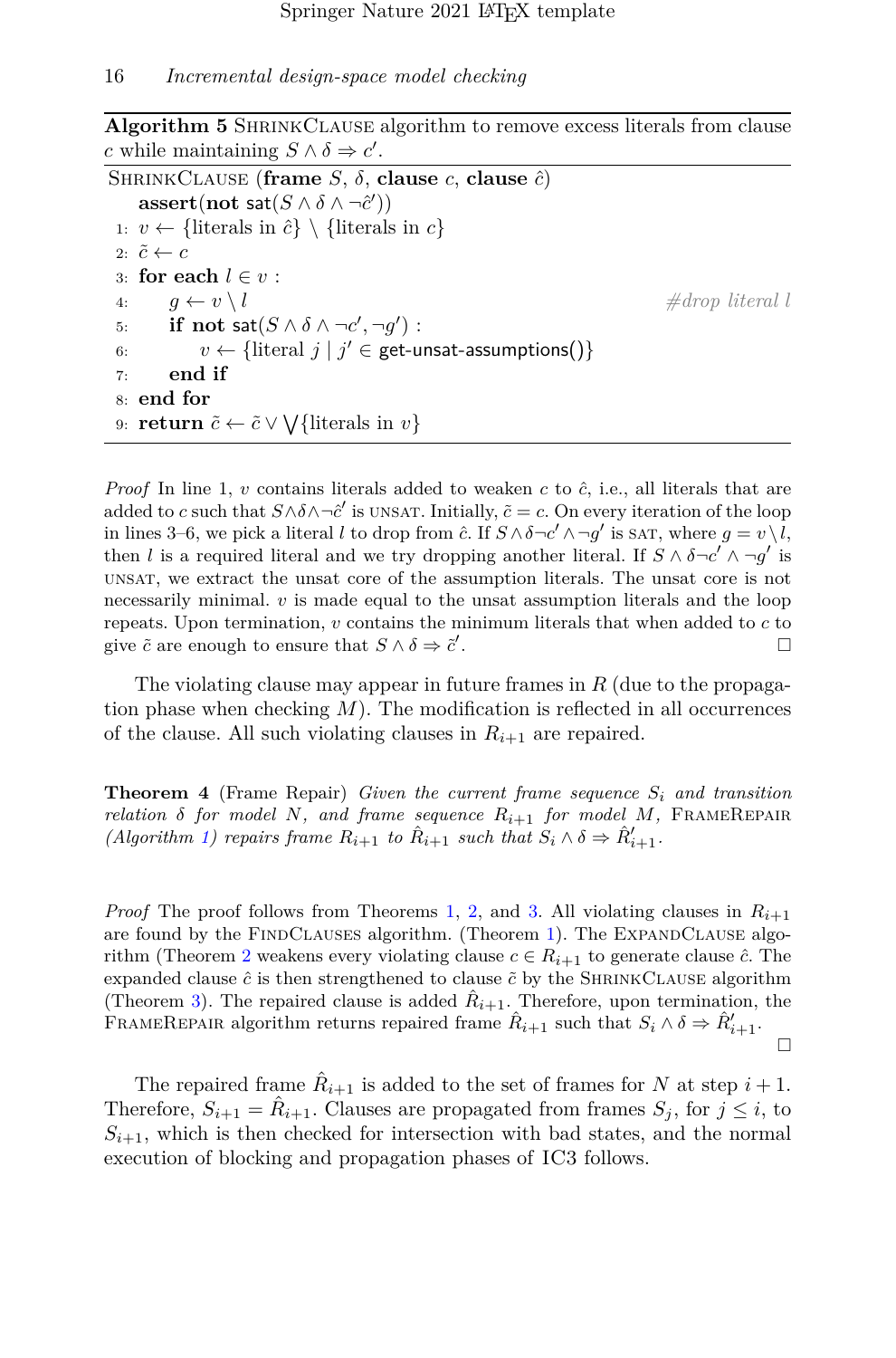# <span id="page-16-1"></span>**4 Organizing the Design Space**

If *M* and *N* have similar reachable states, FuseIC3 can reuse most of the reachability clauses learned for *M* when verifying *N*. However, determining models that have similar states is hard. The situation worsens when we are dealing with design spaces containing hundreds of models. We use two preprocessing heuristics to organize the design space: partially order the models, and group similar properties, that improve the performance of FuseIC3. We use locality-sensitive hashing [\[28\]](#page-28-6) to order models in the design space, and group properties. We assume that the transition relation  $\delta$ , for a model M, is a CNF formula over current- and next-state variables.

### <span id="page-16-0"></span>**4.1 Hashing Techniques and Similarity Measure**

Traditional hashing techniques map data from one domain to another. An ideal *hash function h* is an injective function that maps arbitrary sized data to data of fixed size. For example, a mapping from a string of characters to a 32-bit integer. Formally,  $H: U \to V$ , where *U* and *V* are the domain of input objects, and fixed size hash value, respectively. Ideally, for two objects  $X, Y \in U$ ,

1.  $H(X) = H(Y)$  for  $X = Y$ , and

2. 
$$
H(X) \neq H(Y)
$$
 for  $X \neq Y$ .

A good hash function produces a large change in output for small changes in input. Hashing techniques find widespread use in databases, cryptography, and DNA sequencing [\[36\]](#page-29-4) to find duplicates. Two objects *X* and *Y* are *same*, or equivalent, if  $H(X) = H(Y)$ . However, traditional hashing techniques do not allow to find objects that are *similar*, e.g., the words "color" and "colors" are similar, but not same; a hash function will produce vastly different outputs for these two inputs.

*Locality-sensitive hashing* (LSH) [\[28\]](#page-28-6) is a technique that finds similar objects. LSH hashes inputs such that similar items map to the same *bucket*. In contrast to traditional hashing, LSH aims to maximize the probability of a collision for similar items. An LSH scheme for a universe of objects *U*, and similarity function  $S: U \times U \rightarrow [0,1]$  is a probability distribution over a set  $H$  of hash functions such that

$$
Pr_{H \in \mathcal{H}}[H(X) = H(Y)] = S(X, Y) \quad \text{for any } X, Y \in U \tag{1}
$$

Hash collisions capture the similarity between two objects. Possible measures for the similarity function include Euclidean distance, Jaccard similarity, Hamming distance, edit distance, etc. For our heuristic to partially order models in the design space, we use LSH with Jaccard distance as the similarity function.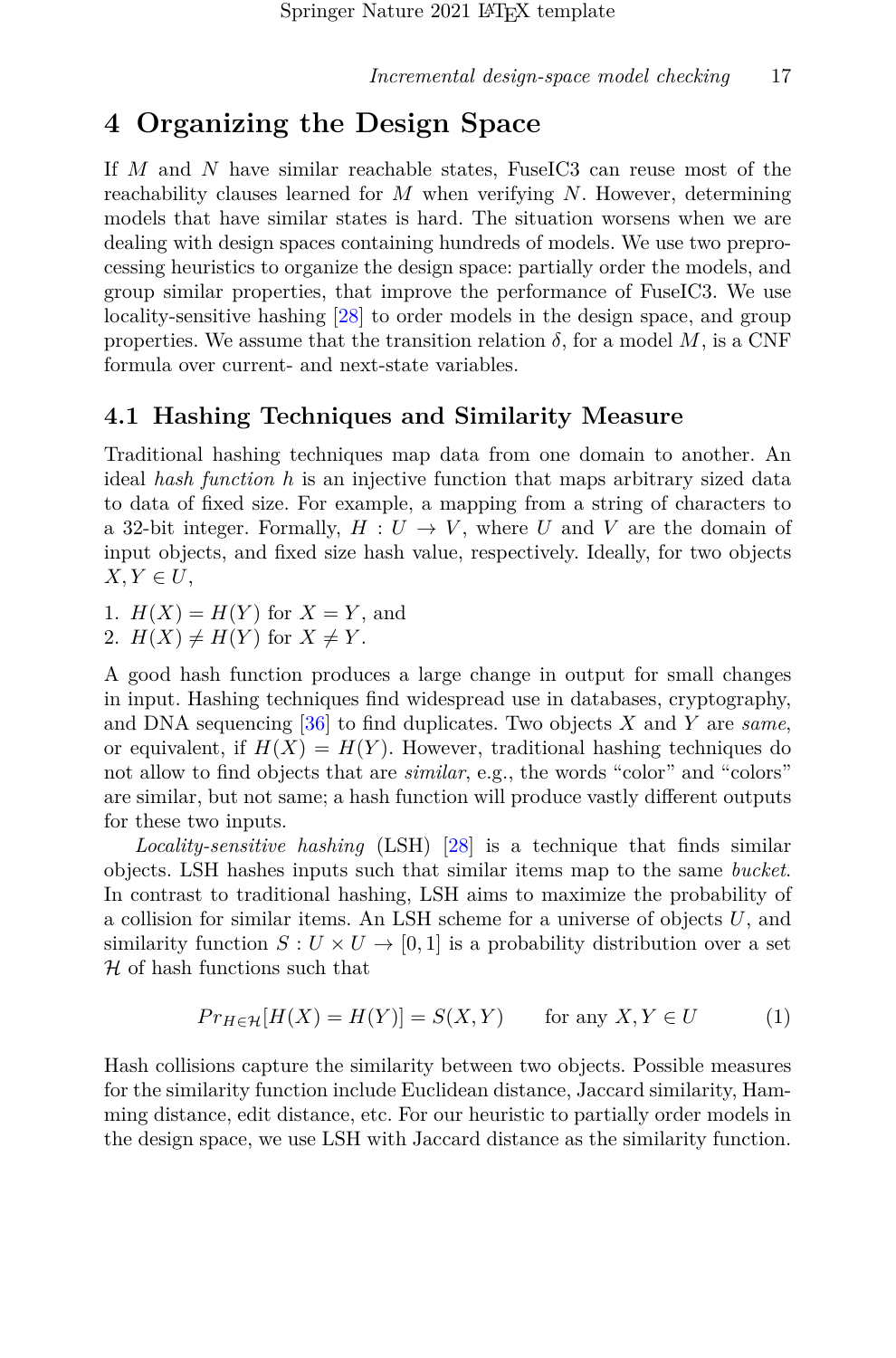| 18 | Incremental design-space model checking |  |
|----|-----------------------------------------|--|
|----|-----------------------------------------|--|

| Band |           | $D_1$ | $D_2$ | $D_3$ | $D_4$ | $D_5\,$ |
|------|-----------|-------|-------|-------|-------|---------|
|      | MinHash 1 | 172   | 29    | 172   | 193   | 41      |
|      | MinHash 2 | 33    | 125   | 33    | 59    | 98      |
|      | MinHash 3 | 45    | 156   | 45    | 44    | 56      |
|      | MinHash 4 | 13    | 34    | 13    | 71    | 153     |
|      | MinHash 5 | 101   | 51    | 101   | 143   | 67      |

| Band<br>5 |            |     | $D_2$ | $D_3$ | $D_{4}$ |     |
|-----------|------------|-----|-------|-------|---------|-----|
|           | MinHash 21 | 41  | 34    | 45    | 34      | 112 |
|           | MinHash 22 | 73  | 163   | 111   | 163     | 146 |
|           | MinHash 23 | 189 | 49    | 77    | 49      | 67  |
|           | MinHash 24 | 106 | 113   | 46    | 113     | 91  |
|           | MinHash 25 | 77  | 69    | 93    | 69      | 119 |

<span id="page-17-0"></span>**Fig. 2** Locality-sensitive hashing to find similar documents. *D*<sup>1</sup> and *D*3, and *D*<sup>2</sup> and *D*<sup>4</sup> are similar from bands 1 and 5, respectively because they have the exact same minhash signatures on all rows of at least one band.

The Jaccard similarity coefficient for two sets *X* and *Y* is given by

$$
S(X,Y) = J(X,Y) = \frac{|X \cap Y|}{|X \cup Y|}
$$
\n<sup>(2)</sup>

The goal of LSH is to find all similar objects in *U* based on their Jaccard similarity. The *MinHash* algorithm [\[37\]](#page-29-5) is used to estimate the Jaccard similarity coefficient. Assuming that objects correspond to text documents, for every document  $D_i$ , we compute *k* minhash signatures using random hash functions. A minhash signature for a text document *D* using a random hash function *h* is given by

$$
h_{min}(D) = min(\{h(x) \mid x \in D\})
$$
\n<sup>(3)</sup>

The signatures for each of the *n* documents are then divided into *b* bands of *r* rows each such that  $b * r = k$ . Two documents are similar if they share the exact same minhash signature on all rows of atleast one band. Figure [2](#page-17-0) shows locality-sensitive hashing on a set of five documents.  $D_1$  and  $D_3$  are similar because they have the exact same minhash signatures for all rows in band 1. Documents  $D_2$  and  $D_4$  are also similar as they have signatures in all rows of band 5. The probability that two documents *A* and *B* share the same signatures on all rows of at least one band is given by  $1 - (1 - J(A, B)^r)^b$  and can be estimated using the step function approximation  $(\frac{1}{b})^{\frac{1}{r}}$  [\[38\]](#page-29-6). To estimate the values of *b* and *r* for  $k = 400$  and a Jaccard similarity threshold of  $t = 0.9$ , we have

$$
\left(\frac{1}{b}\right)^{\frac{1}{r}} = t \quad \Rightarrow \quad \left(\frac{1}{b=20}\right)^{\frac{1}{r=20}} = 0.86 \approx 0.9 \tag{4}
$$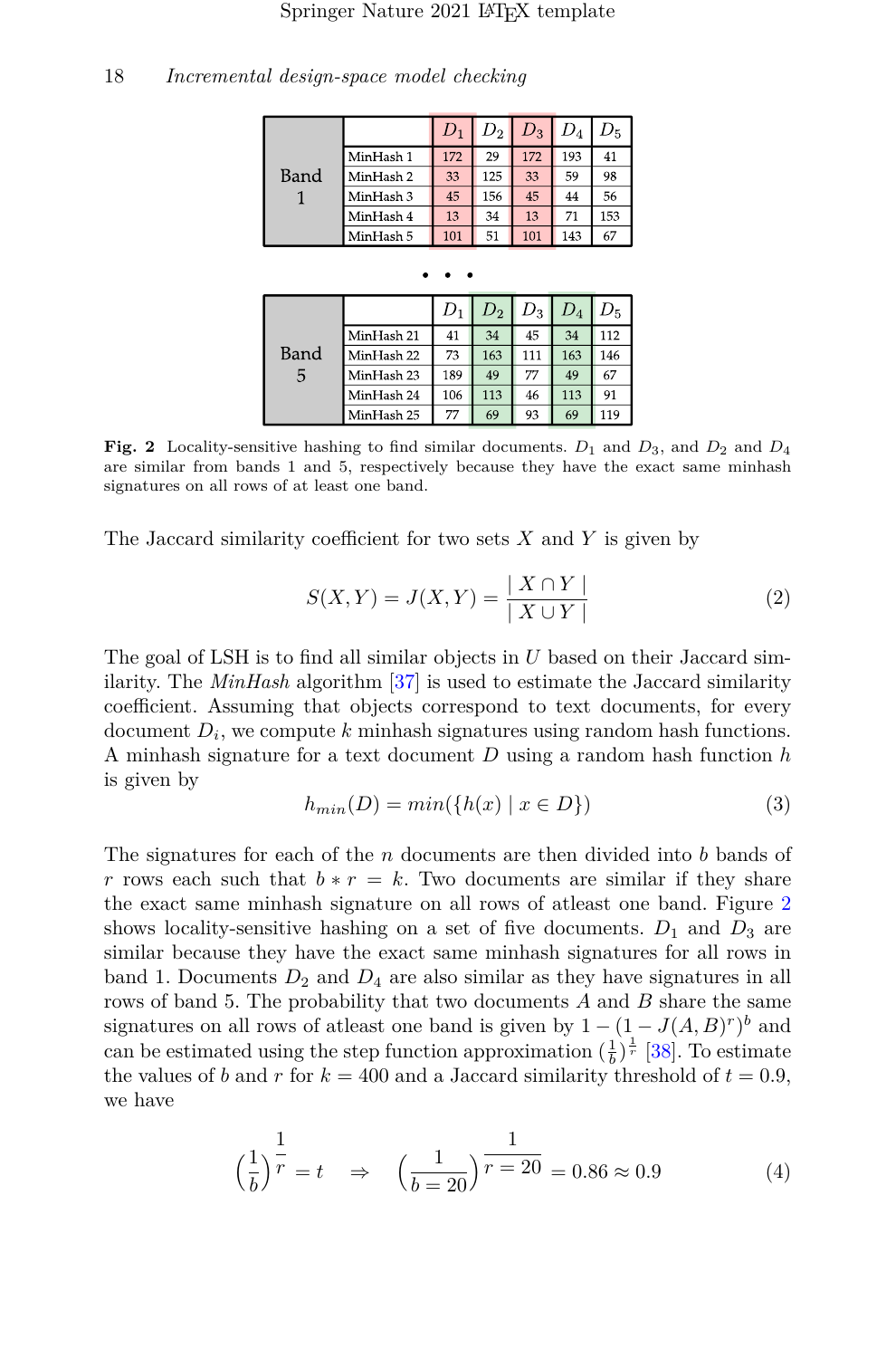Locality-sensitive hashing with minhash signatures will map documents that have their Jaccard coefficient higher than *t* to the same bands with high probability. For more details on locality-sensitive hashing with minhash we refer the reader to [\[38\]](#page-29-6). An important point to note is that LSH gives an  $O(n)$  approximate algorithm to find similarities, compared to the quadratic algorithm for pairwise similarity. For our heuristics, the *k* hash functions for minhash signatures are generated by MurmurHash $3<sup>2</sup>$  $3<sup>2</sup>$  $3<sup>2</sup>$  with different seed values.

## <span id="page-18-0"></span>**4.2 Partial Model Ordering** (MO)

Let model-set  $\mathcal{M} = \{M_1, M_2, \ldots, M_n\}$  consist of related models of a design space. Locality-sensitive hashing is a favorable technique to find similar models in the design space; there is a high probability that models contain the same transition relation clauses. If the CNF formula is expressed in DIMACS CNF format<sup>[3](#page-18-3)</sup> then a clause can be interpreted as a string of integers separated by whitespace and terminated with 0, and the CNF formula is a set of strings. Therefore, the transition relation  $\delta_{M_i}$  can be viewed as a text document  $D_i$ containing strings representing clauses. Our LSH routine takes as input a set of documents corresponding to every model in the model-set. The heuristic works as follows:

- 1. Find groups of similar models using locality-sensitive hashing.
- 2. Consecutively check models in a group using FuseIC3 with a property  $\varphi$ .

The different groups are checked in random order. We use a Jaccard similarity coefficient of 0.9 for partial model ordering.

## <span id="page-18-1"></span>**4.3 Property Grouping** (PG)

Model checking techniques are computationally sensitive to the cone-ofinfluence (COI) size. Therefore, grouping properties based on overlap between support variables, or clauses containing support variables, in the COI of the property can speed up checking. Property *affinity* [\[39,](#page-29-7) [40\]](#page-29-8) based on Jaccard similarity can compare the degree of overlap between COI. We generalize affinity to measure overlap between clauses. For two properties,  $\varphi_i$  and  $\varphi_j$ , let  $C_i$ and  $C_i$ , respectively, denote the clauses containing support variables in the cones of influences of the properties with respect to a model *M*. The affinity  $\alpha_{ij}$  is given by

$$
\alpha_{ij} = \frac{|C_i \cap C_j|}{|C_i| + |C_j| - |C_i \cap C_j|}
$$
\n(5)

If  $\alpha_{ij}$  is larger than a given threshold, then properties  $\varphi_i$  and  $\varphi_j$  are conjoined together. The model *M* is then checked against  $\varphi_i \wedge \varphi_j$ . If verification fails,

<span id="page-18-2"></span><sup>2</sup><https://github.com/aappleby/smhasher>

<span id="page-18-3"></span><sup>3</sup><http://www.satcompetition.org/2009/format-benchmarks2009.html>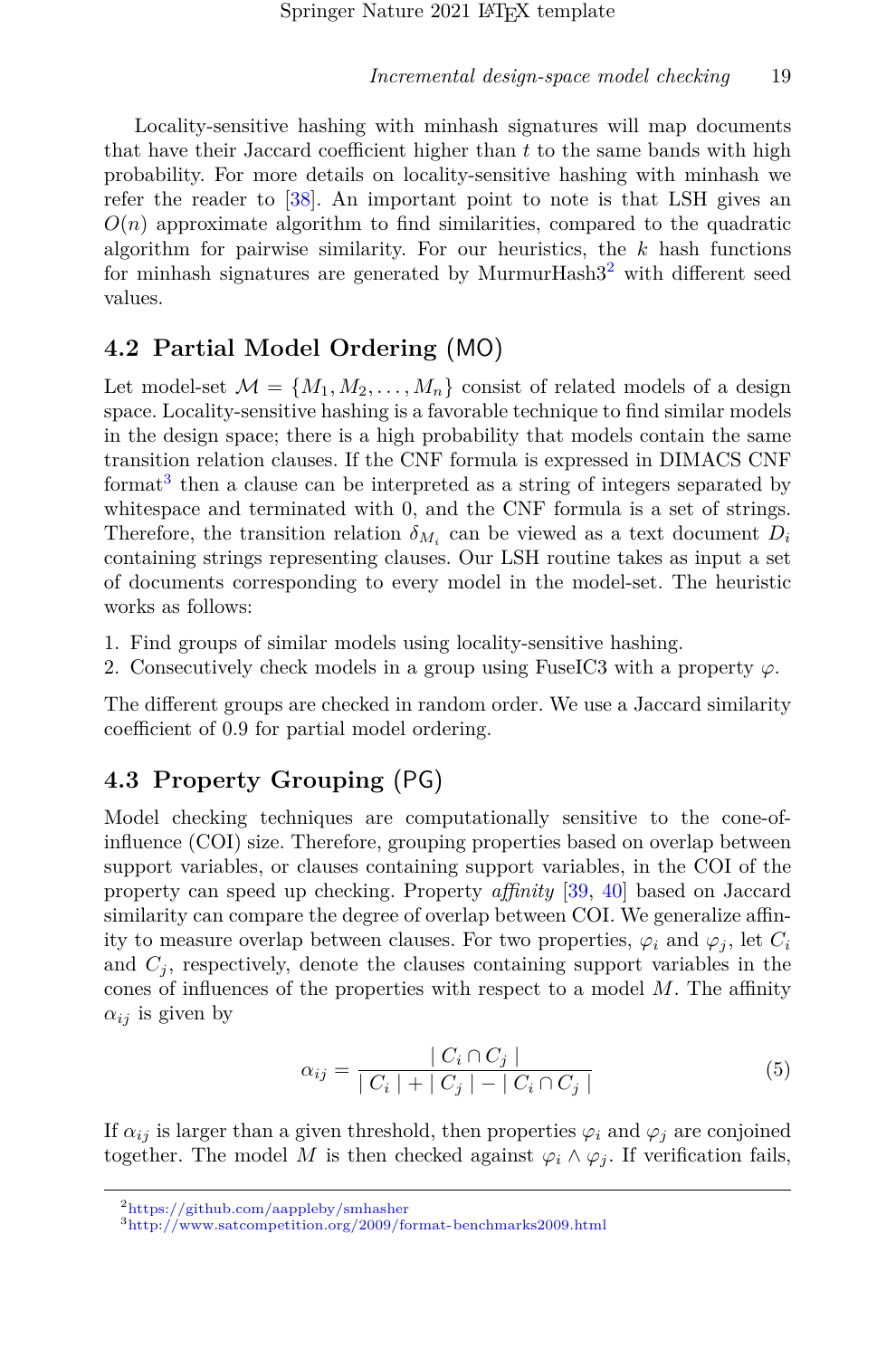the violated property is removed from the conjunction, and the remaining property is checked. The heuristic works as follows:

- 1. Find groups of similar properties using locality-sensitive hashing (approximate analysis).
- 2. Conjoin similar properties that have affinity larger than a threshold (exact).
- 3. Consecutively check conjoined properties using FuseIC3 with a model *M*.

The document to hash consists of clauses containing support variables, and the safety property clauses. The groups are checked in random order. We use a Jaccard similarity coefficient of 0.9 for finding similar properties, and a property affinity threshold of 0.95 for grouping properties.

# <span id="page-19-0"></span>**5 Experimental Analysis**

In this section, we report on our extensive experimental analysis with FuseIC3. We summarize the setup used for the experiments, briefly detail our benchmarks, and end with experimental results.

## **5.1 Setup**

FuseIC3 is implemented in C++ and uses MathSAT5 [\[41\]](#page-29-9) as the underlying SMT solver. It takes SMV models or AIGER files as input. The IC3 part of FuseIC3 is based on the description in  $[10]$  and  $i$ c3ia.<sup>[4](#page-19-1)</sup> We compare the performance of FuseIC3 with typical IC3 (typ), and incremental IC3 (inc). The algorithm for incremental IC3 is part of IBM's RuleBase model checker [\[12\]](#page-27-0). We implemented inc based on the description in  $[15]$  to the best of our understanding. We study the impact of partial model ordering (MO) and property grouping (PG) heuristic on the performance of FuseIC3. Locality-sensitive hashing using minhash signatures is implemented as a preprocessing Python script. All experiments were performed on Iowa State University's Condo Cluster comprising of nodes having two 2.6GHz 8-core Intel E5-2640 processors, 128 GB memory, and running Enterprise Linux 7.3. Each model-checking run had exclusive access to a node, which guarantees that no resource conflict with other jobs will occur.

## **5.2 Benchmarks**

We evaluate FuseIC3 over a large collection of challenging benchmarks. The benchmarks are derived from real-world case studies and modified benchmarks from the Hardware Model Checking Competition (HWMCC) 201[5](#page-19-2).<sup>5</sup>

<span id="page-19-1"></span><sup>4</sup><https://es-static.fbk.eu/people/griggio/ic3ia/>

<span id="page-19-2"></span><sup>5</sup><http://fmv.jku.at/hwmcc15/>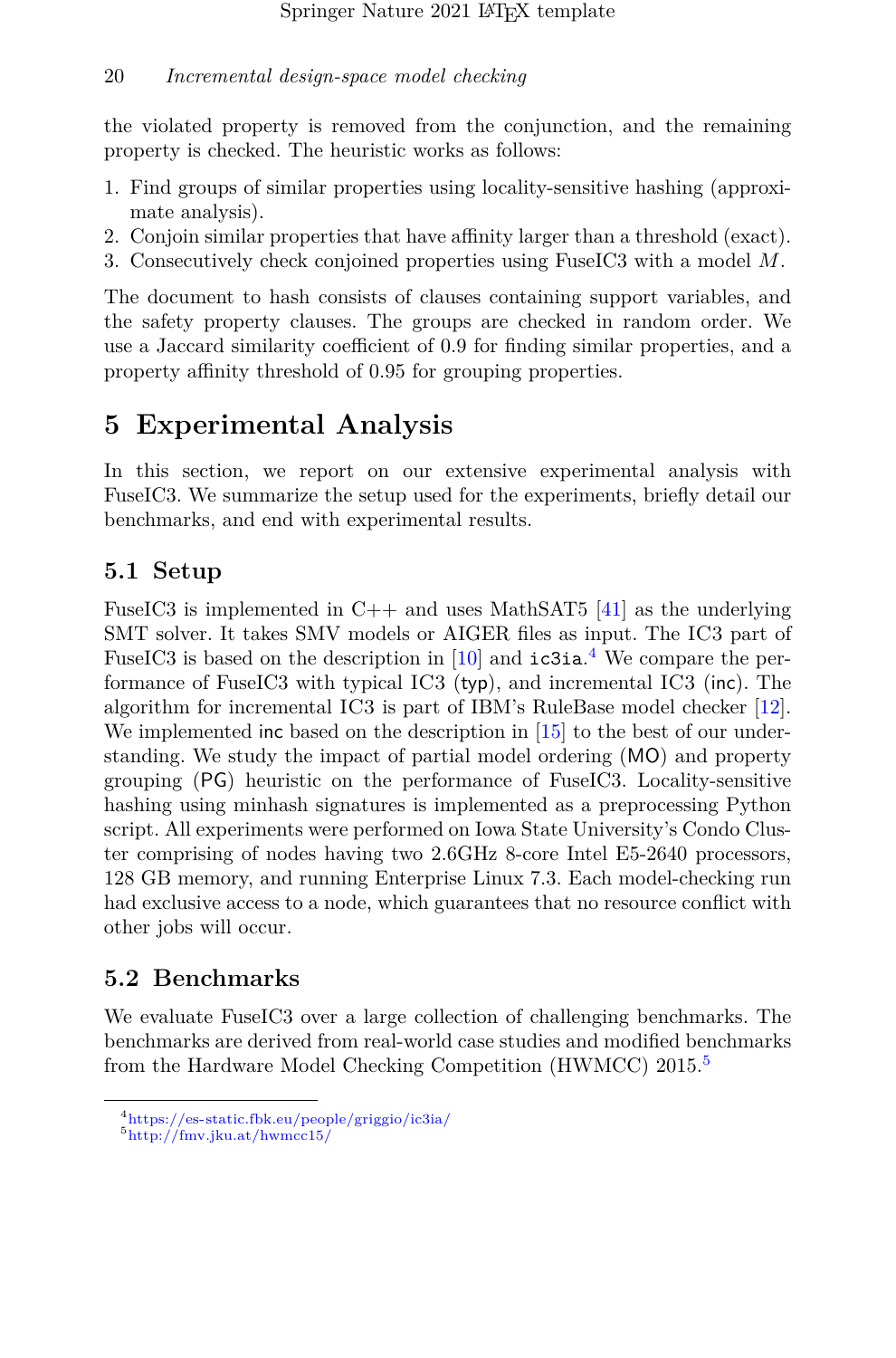# **5.2.1 Air Traffic Controller (ATC) Models**

The benchmark consists of a large set of 1,620 real-world models representing different possible designs for NASA's NextGen air traffic control (ATC) system [\[2\]](#page-25-1). The set of models are generated from a contract-based, parameterized nuXmv model. Each model is checked against 34 safety properties. The entire evaluation consists of 34 model-sets (one for each property) containing 1,620 models.

## **5.2.2 Selected Benchmarks from HWMCC 2015**

We consider a total of 548 benchmark models from the single safety property track. Of the 548, 110 models are solved using our implementation of IC3 within a timeout of 5 minutes. To create a model-set, we generate 200 mutations of each of the 110 benchmarks. The original model is mutated to only modify the transition system of the cone-of-influence reduced model, and not the safety property implicit in the AIGER file; 1% of the assignments are randomly modified. An assignment of the form  $g = g_1 \wedge g_2$  is selected with probability 0.01 and changed to  $g = 0$ ,  $g = 1$ ,  $g = \neg g_1 \land g_2$ ,  $g = g_1 \land \neg g_2$ ,  $g = \neg g_1 \land \neg g_2, g = g_1 \land g_2, g = g_1, g = \neg g_1, g = g_2, \text{ or } g = \neg g_2, \text{ with }$ equal probability. Therefore, the full evaluation consists of 110 model-sets, each consisting of one property and 200 models.

## **5.2.3 Wheel Braking System (WBS) Models**

The benchmark consists of seven real-world models representing possible designs for the Boeing AIR6110 wheel braking system [\[4\]](#page-26-4). Each model is checked against ∼250 safety properties. However, the properties checked for each model are not the same. We evaluate FuseIC3 using this benchmark to measure performance when a model is checked against several related or similar properties. Each model is checked using a timeout of 120 minutes.

## **5.3 Results**

## **5.3.1 Air Traffic Controller (ATC) Models**

Each of the 34 model-sets are checked using a timeout of 720 minutes per algorithm. The models in a set are checked in random order, and then using the model ordering (MO) heuristic. We experiment with ten different random orderings and report averaged results. Table [1](#page-21-0) gives a summary of the results. FuseIC3 is median  $1.75\times$  (average 5.48 $\times$ ) faster compared to typical IC3, and median  $1.34\times$  (average  $3.67\times$ ) faster compared to incremental IC3. On the other hand, incremental IC3 is median  $1.29\times$  (average  $1.3\times$ ) faster than typical IC3. The model ordering heuristic improves the performance of FuseIC3 making it median  $2.23 \times$  (average  $6.89 \times$ ) and  $1.87 \times$  (4.47 $\times$ ) faster than typical and incremental IC3, respectively. We use a value of  $k = 20,000$  with  $b = 500$ , and  $r = 40$  for the heuristic. It takes  $\sim 30$  minutes to find a partial order among 1,620 models. The impact of model ordering is clearly evident: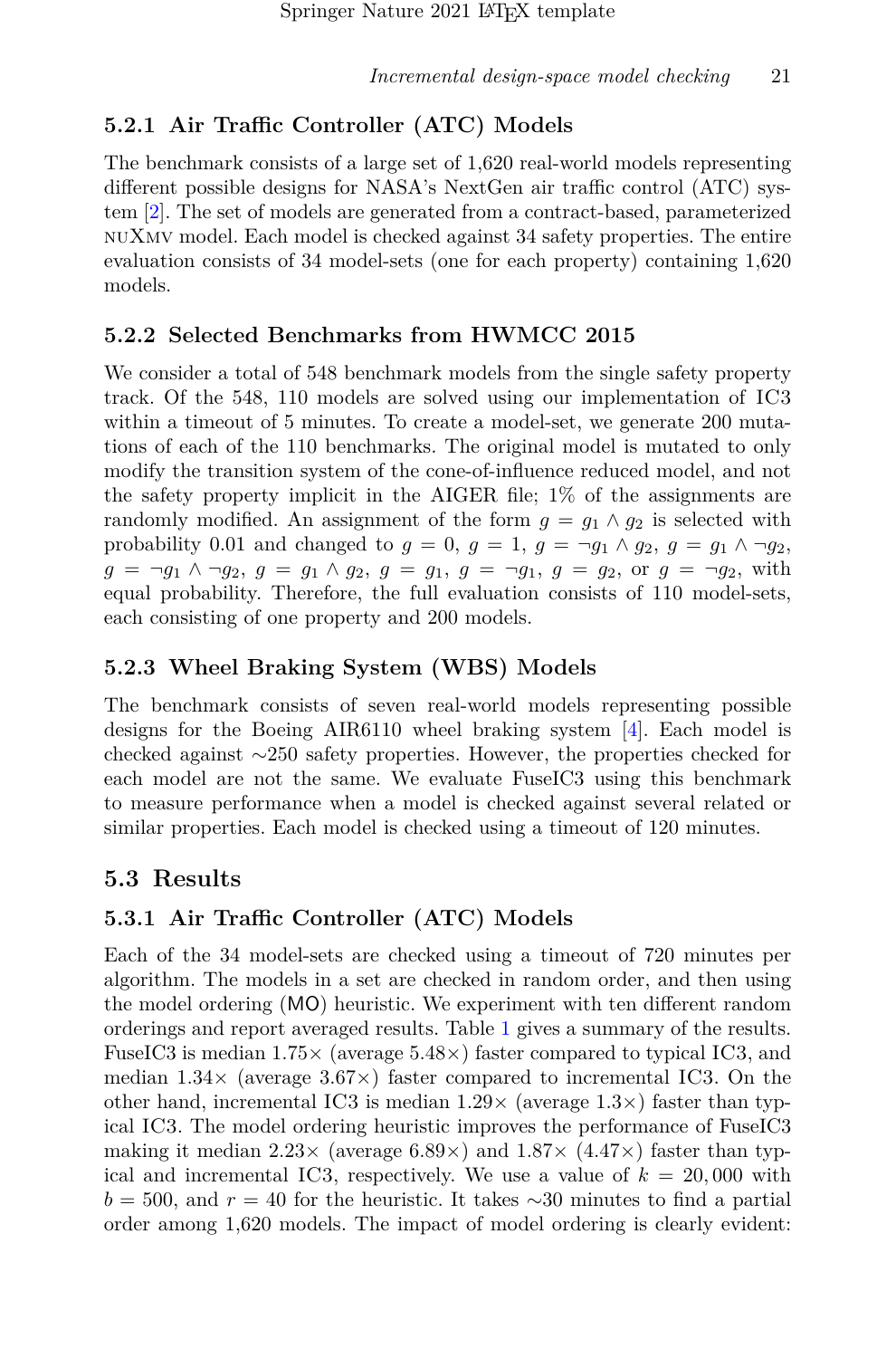<span id="page-21-0"></span>

| Algorithm             | Cumulative Time | Median (Average) Speedup |                   |  |  |
|-----------------------|-----------------|--------------------------|-------------------|--|--|
|                       | (minutes)       | $v/s$ typ $(avg)$        | $v/s$ inc $(avg)$ |  |  |
| Typical $IC3$ (typ)   | 2502.70         |                          |                   |  |  |
| Incremental IC3 (inc) | 2180.57         | 1.29(1.3)                |                   |  |  |
| FuseIC3               | 1683.53         | 1.75(5.48)               | 1.34(3.67)        |  |  |
| $FuseIC3 + MO$        | 1352.53         | 2.23(6.89)               | 1.87(4.47)        |  |  |

**Table 1** Results for 34 sets of 1,620 models each for NASA Air Traffic Control System.

two similar models share the reachable state space, and FuseIC3 is able to reuse several reachable state clauses.

Fig. [3a](#page-22-0) shows time taken by the algorithms on each model-set. FuseIC3 is almost always faster than typical IC3, and incremental IC3. However, for model-sets (corresponding to property IDs 4 and 18–22) containing models that trivially satisfy/falsify a property, typical IC3 is faster; both incremental IC3 and FuseIC3 require a certain overhead in extracting information from the last checker run. FuseIC3 tries minimizing the time spent in exploring the common state space between models. In terms of the IC3 algorithm, this relates to time spent in finding bad states and blocking them at earlier steps (blocking phase). Fig. [3b](#page-22-1) shows time taken by each algorithm in blocking discovered bad states. FuseIC3 spends considerably less time in the blocking phase compared to typical IC3 and incremental IC3. Therefore, FuseIC3 is successful in reusing a major part of the already-discovered state space between different checker runs, a major requirement when checking large design spaces. Fig. [3c](#page-22-2) shows the total number of calls made to the underlying SAT solver by each algorithm. FuseIC3 makes fewer SAT calls and takes less time to check each model-set. The model ordering heuristic improves the performance of FuseIC3 as shown in Fig. [3d.](#page-22-3) Checking partially ordered models is faster than random checking for all model-sets.

#### **5.3.2 Benchmarks from HWMCC 2015**

Each of the 110 model-sets are checked using a timeout of 120 minutes per algorithm. The models in a set are checked in random order, and then using model ordering (MO) heuristic. 91 of 110 model-sets were solved by all algorithms within the timeout. Incremental IC3 solved two more model-sets compared to typical IC3, while FuseIC3 solved five more compared to typical IC3. Table [2](#page-22-4) gives a summary of results.

Fig. [4a](#page-23-0) shows time taken by the algorithms in checking each benchmark model-set. FuseIC3 is median  $1.75 \times$  (average  $3.18 \times$ ) faster than typical IC3, and median  $1.72 \times$  (average  $2.56 \times$ ) faster than incremental IC3. Significant speedup is achieved when checking model-sets containing large models with FuseIC3. Performance for model-sets containing small models is similar for all algorithms. Fig. [4b](#page-23-1) shows time spent by each algorithm in blocking predecessors to bad states.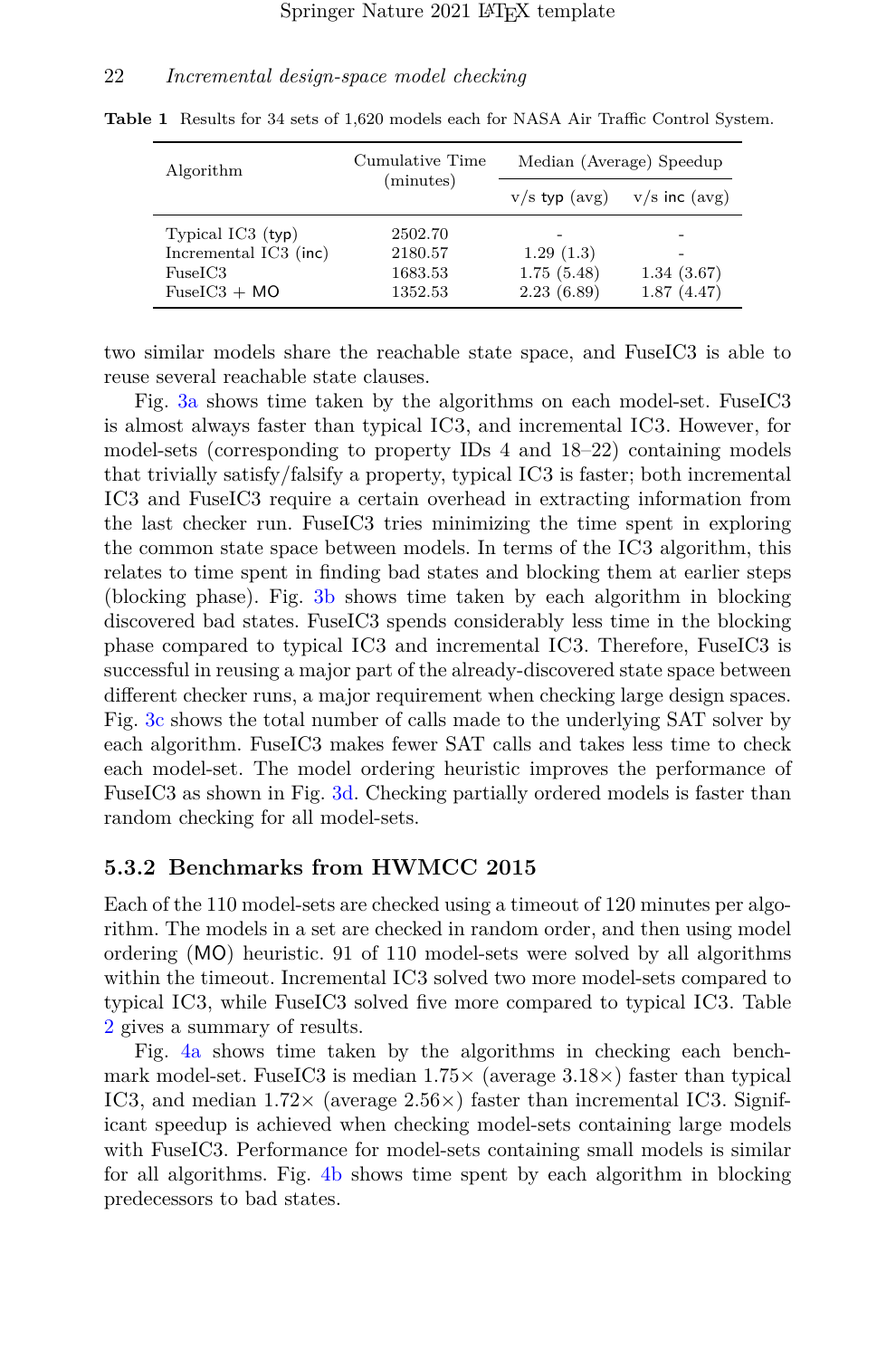<span id="page-22-0"></span>

(c) Number of SAT calls per set

<span id="page-22-3"></span><span id="page-22-1"></span>

<span id="page-22-2"></span>**Fig. 3** Comparison between IC3 ( $\times$ ), incremental IC3 (+), FuseIC3 ( $\odot$ ) and FuseIC3 with model ordering  $(\diamond)$  on NASA Air Traffic Control System models. There are a total of 34 properties. 1,620 models are checked per property. Every property ID corresponds to a model-set. A point represents cumulative time taken to check all models for a property by an algorithm.

**Table 2** Results for 91 of 110 sets of 200 models each for selected HWMCC 2015 benchmarks.

<span id="page-22-4"></span>

| Algorithm                                                                 | Cumulative Time                        | Median (Avergae) Speedup               |                          |  |  |
|---------------------------------------------------------------------------|----------------------------------------|----------------------------------------|--------------------------|--|--|
|                                                                           | (minutes)                              | $v/s$ typ $(avg)$                      | $v/s$ inc $(avg)$        |  |  |
| Typical $IC3$ (typ)<br>Incremental IC3 (inc)<br>FuseIC3<br>$FuseIC3 + MO$ | 1024.60<br>1026.30<br>545.31<br>396.65 | 1.04(1.07)<br>1.75(3.18)<br>2.32(3.96) | 1.72(2.56)<br>2.05(3.12) |  |  |

To estimate performance of FuseIC3 on model-sets with varying degree of overlap among models, we picked the bobtuint18neg benchmark from HWMCC 2015. 40 model-sets with varying degrees of mutation, between 0.5% to 20%, of the original model were generated. Each model-set consists of 100 models each. Each set was checked using a timeout of 300 minutes with typical IC3, and FuseIC3 with model ordering (MO). Model-sets corresponding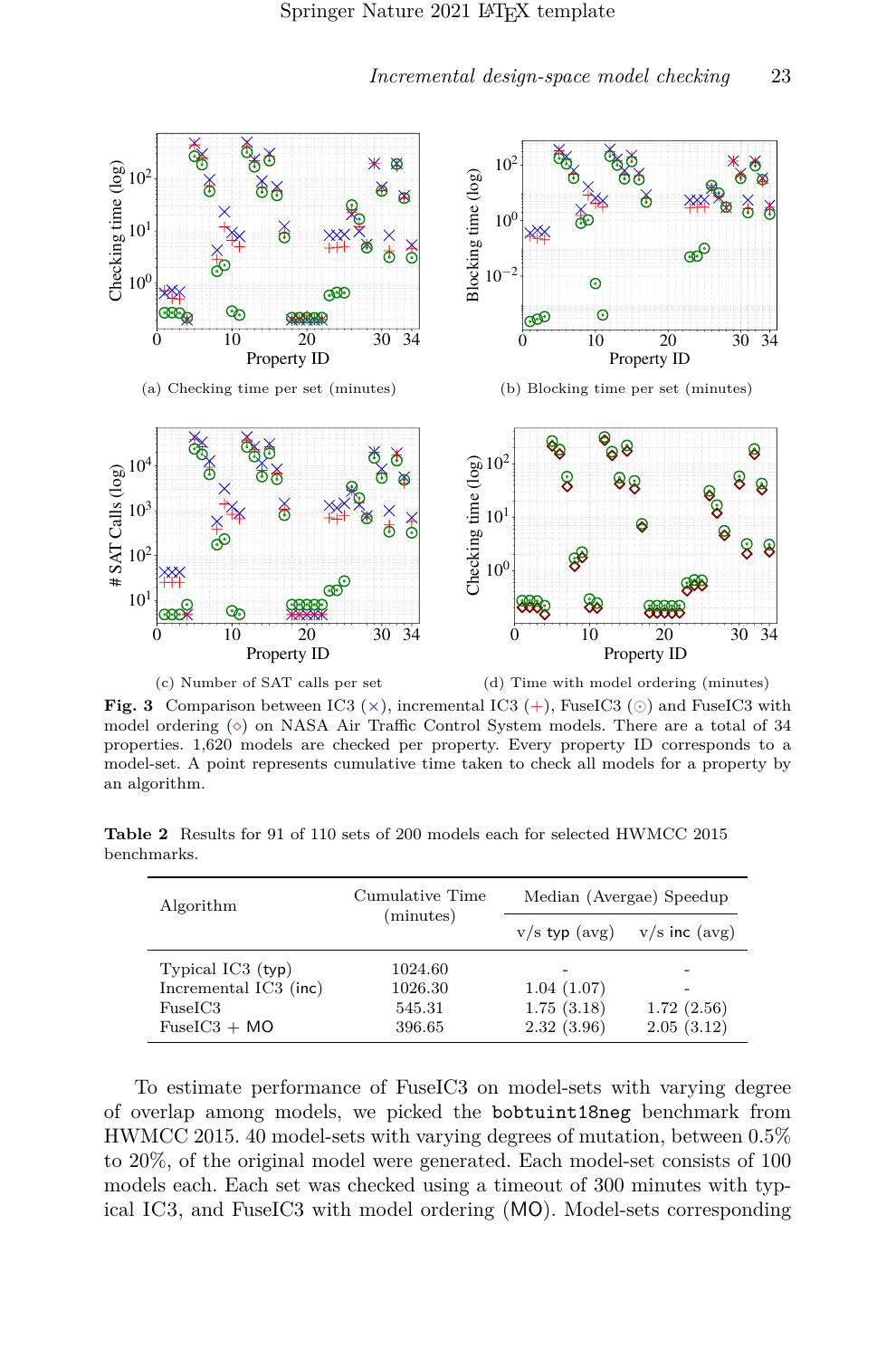<span id="page-23-0"></span>

(a) Cumulative checking time per design space (minutes)

<span id="page-23-1"></span>

(b) Cumulative blocking time per design space (minutes)

**Fig. 4** Comparison between IC3 ( $\times$ ), incremental IC3 (+), and FuseIC3 ( $\odot$ ) on 91 benchmarks from HWMCC 2015. Each model is converted to a model-set containing 200 models, generated by 1% mutation of the original. Every model ID corresponds to a model-set. A point represents cumulative time for checking all mutated versions of a model.



<span id="page-23-2"></span>**Fig. 5** Relative speedup between checking using FuseIC3 with model ordering versus typical IC3. 100 models are generated for every mutation percentage between 0.5% to 20% in steps of 0.5%, and are checked against the same property. The line is a linear fitting of the points.

to higher mutation values (greater than 20%) time out (SAT solvers are tuned for practical designs and random mutations create SAT instances that don't always correspond to real designs [\[15\]](#page-27-3)) and are not reported. Fig. [5](#page-23-2) gives a summary of the speedup between checking using FuseIC3 with MO versus typical IC3. Even at higher mutation percentages, checking a model-set using FuseIC3 is significantly faster than typical IC3.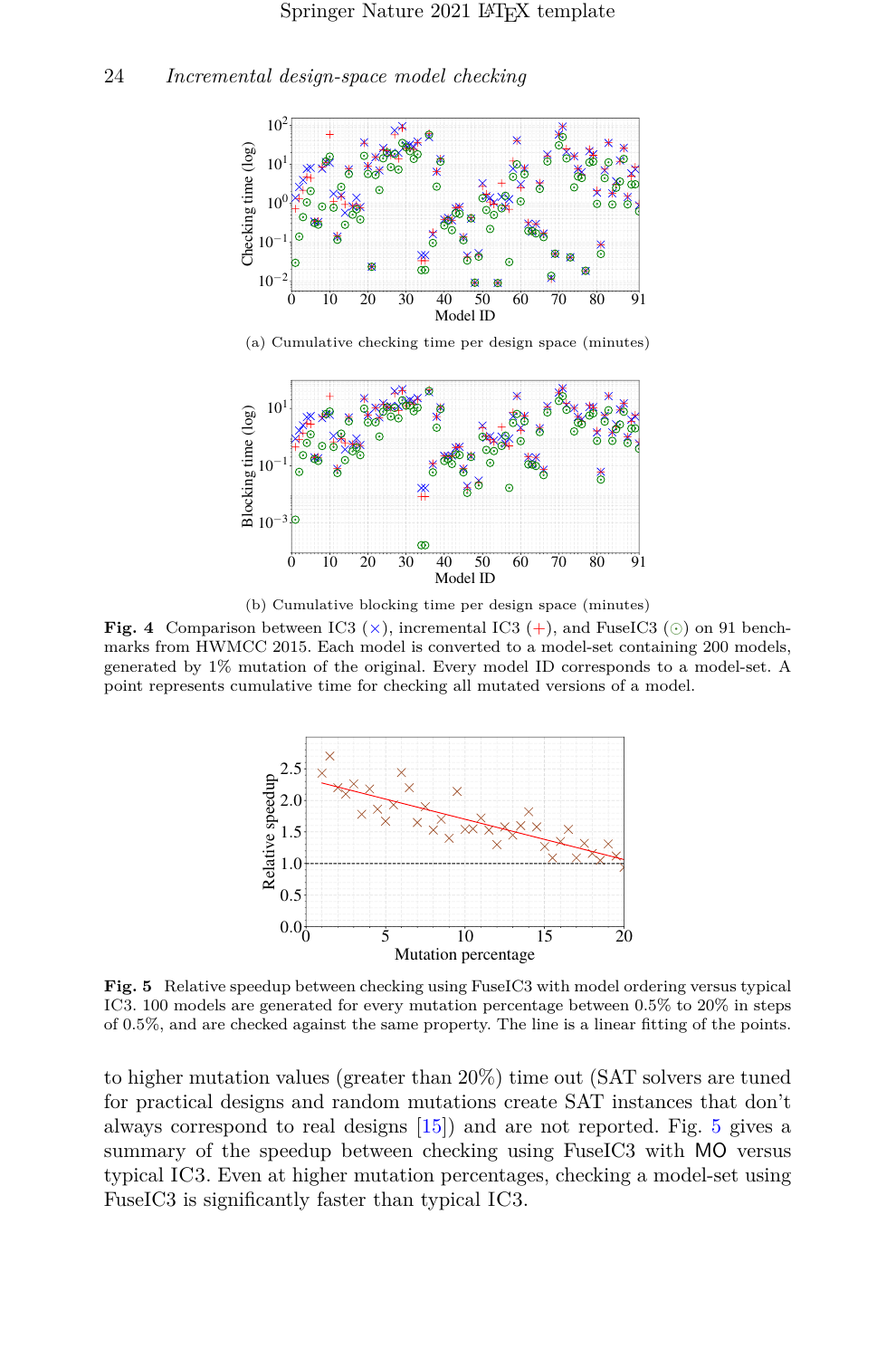| Model   | Typical IC3 | Incremental IC3  |                   | FuseIC3 |                   |           | $FuseIC3 + PG$   |                   |                   |
|---------|-------------|------------------|-------------------|---------|-------------------|-----------|------------------|-------------------|-------------------|
|         | Time        | Time             | $v/s$ typ         | Time    | $v/s$ typ         | $v/s$ inc | Time             | $v/s$ typ         | $v/s$ inc         |
| $M_1$   | 4.36        | 5.02             | 0.87              | 3.72    | 1.17              | 1.35      | 2.03             | 2.14              | 2.47              |
| $M_2$   | 15.78       | 16.65            | 0.95              | 14.80   | 1.07              | 1.13      | 5.64             | 2.79              | 2.95              |
| $M_3$   | 12.43       | 13.48            | 0.92              | 11.24   | 1.11              | 1.20      | 4.34             | 2.86              | 3.10              |
| $M_{4}$ | 12.45       | 13.66            | 0.91              | 11.09   | 1.12              | 1.23      | 4.67             | 2.66              | 2.92              |
| $M_{5}$ | 15.92       | 17.04            | 0.93              | 14.71   | 1.08              | 1.16      | 6.03             | 2.64              | 2.82              |
| $M_6$   | 16.85       | 17.79            | 0.95              | 17.04   | 0.99              | 1.04      | 6.57             | 2.56              | 2.70              |
| $M_7$   | 12.95       | 13.67            | 0.95              | 12.12   | 1.07              | 1.13      | 4.59             | 2.82              | 2.97              |
|         | 90.73       | 97.31            | 0.95              | 84.72   | 1.11              | 1.20      | 34.57            | 2.66              | 2.92              |
|         | (total)     | $_{\rm (total)}$ | $(\text{median})$ | (total) | $(\text{median})$ | (median)  | $_{\rm (total)}$ | $(\text{median})$ | $(\text{median})$ |

<span id="page-24-1"></span>**Table 3** Comparison between typical IC3, Incremental IC3, and FuseIC3 for AIR6110 Wheel Braking System (time is in minutes).

### **5.3.3 Wheel Braking System Models**

A model in the design space was checked against several properties, differently from the other benchmarks that checked all models in a set with the same property. Each model was checked using a timeout of 120 minutes. The properties for each model were checked in random order, and then using the property grouping (PG) heuristic. Table [3](#page-24-1) gives a summary of the results.

Compared to other benchmarks, FuseIC3 achieves a smaller speedup when checking the WBS models. Although some properties being checked for the models are similar, i.e., the bad states representing the negation of the property overlap, the order in which they are checked greatly influences the performance of FuseIC3. In the random ordering used for the experiment, FuseIC3 is able to reuse frames without any repair (the same model is being checked), however, it spends a lot of time in blocking predecessors to bad states. Nevertheless, it is faster than checking all properties on a model using typical IC3. On the other hand, incremental IC3 is slower compared to typical IC3. It is able to extract the minimal inductive invariant (invariant finder) instantly, however, suffers from the same problem as FuseIC3. Incremental IC3, and FuseIC3 will benefit if similar properties are checked in order. Our property grouping (PG) heuristic conjoins properties that have overlapping cone-ofinfluence. The 247 safety properties were distributed in 73 groups, and each group was checking against a model. The PG heuristic improves model checking performance making FuseIC3 upto 2.86× faster than typical IC3, and upto  $3.10\times$  faster than incremental IC3. The boost in performance is primarily due to the reduced number of model checking runs for groups compared to checking each property individually.

# <span id="page-24-0"></span>**6 Conclusions and Future Work**

FuseIC3, a SAT-query efficient algorithm, significantly speeds up model checking of large design spaces. It extends IC3 to minimize time spent in exploring the state space in common between related models. FuseIC3 spends less time during the blocking phase (Fig. [3b](#page-22-1) and Fig. [4b\)](#page-23-1) due to success in reusing several clauses, has to learn fewer new clauses, and makes fewer SAT queries.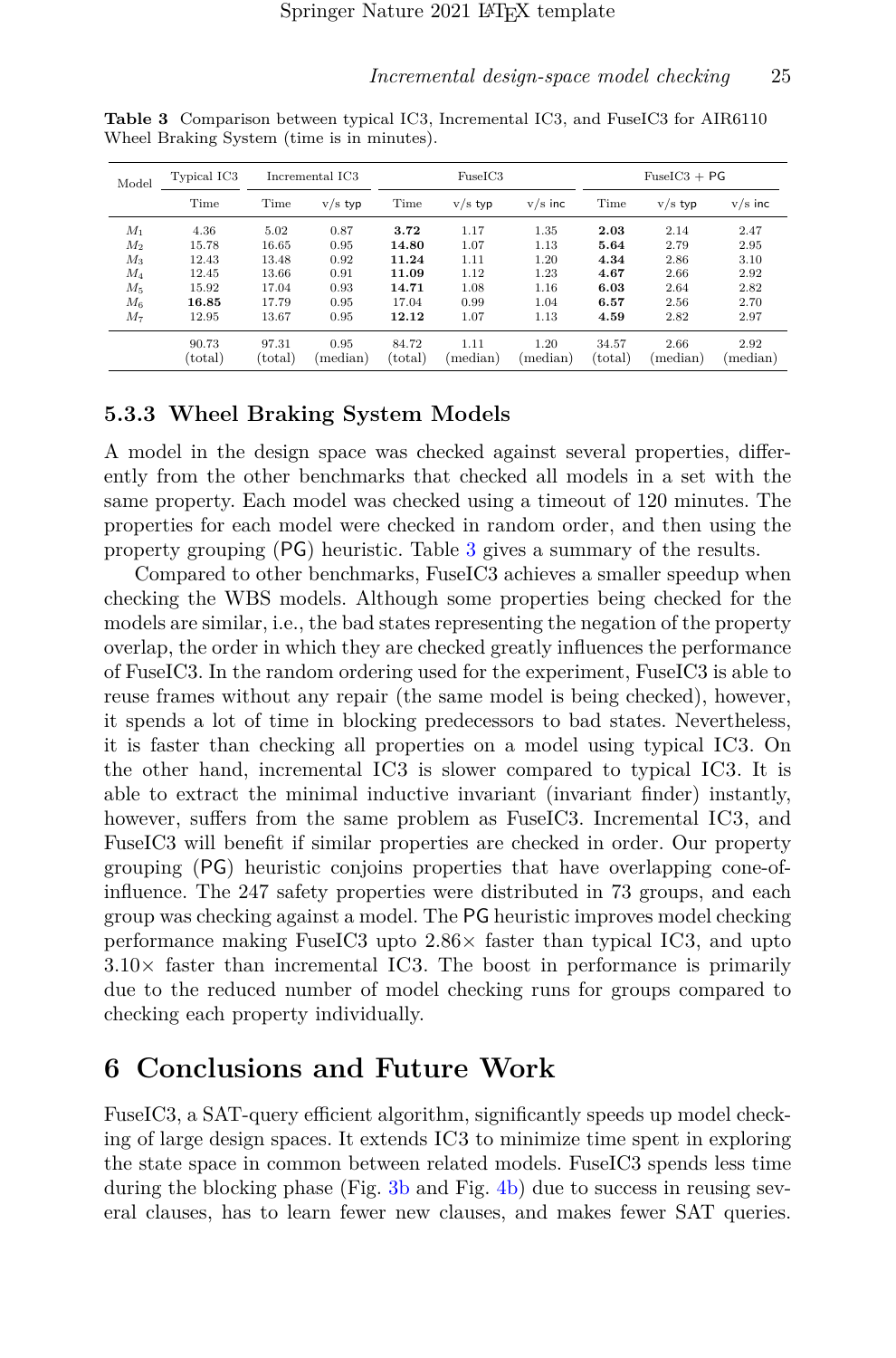The smallest salvageable unit in FuseIC3 is a clause; due to this granularity, FuseIC3 is able to selectively reuse stored information and is faster than the state-of-the-art algorithms that rely on reusing a coarser CNF invariant [\[15\]](#page-27-3). FuseIC3 is industrially applicable and scalable as witnessed by its superior performance on a real-life set of 1,620 NASA air traffic control system models (achieving an average  $5.48\times$  speedup), and benchmarks from HWMCC 2015 (achieving an average  $3.18\times$  speedup). Despite spending significant time in learning new clauses for the Boeing wheel braking system models, FuseIC3 is still faster than the previous best algorithm, typical IC3, when checking properties in random order; FuseIC3's performance improves by ordering models in a set, and checking similar properties together.

Ordering of models and properties in the design space improves the performance of FuseIC3, much like variable ordering in BDDs. Heuristics for optimizing model ordering are a promising topic for future work. Faster hashing and cone-of-influence computation techniques will greatly benefit faster ordering of models and property grouping. Preprocessing the models and properties, based on knowledge about the design space, before checking them with FuseIC3 may remove redundancies in the design space. Online property grouping algorithms [\[42,](#page-29-10) [43\]](#page-30-0) can by extended to dynamically reorder properties based on information reuse and semantic information learned during a model checking. Exploring synergies between offline and online property grouping algorithms is a promising research direction. We plan to extend FuseIC3 to checking liveness properties by using it as a safety checker [\[44\]](#page-30-1). The variation in the COI-overlap across properties for a model impacts the performance of FuseIC3 understanding the relationship between COI variations and clause reuse by FuseIC3 is future work. We also to plan to investigate extending FuseIC3 to reuse intermediate results of SAT queries, generalized clauses, and IC3 proof obligations across models. Finally, since checking large design spaces is becoming commonplace, we plan to develop more model-set benchmarks and make them publicly available.

**Acknowledgments.** Thanks to NSF CAREER Award CNS-1664356 for supporting this work. We thank Armin Biere for discussion and feedback on the use of hashing to find the exact same models in a design space.

## **References**

- <span id="page-25-0"></span>[1] Bauer, C., Lagadec, K., Bès, C., Mongeau, M.: Flight control system architecture optimization for fly-by-wire airliners. Journal of Guidance, Control, and Dynamics **30**(4), 1023–1029 (2007). [https://doi.org/10.](https://doi.org/10.2514/1.26311) [2514/1.26311](https://doi.org/10.2514/1.26311)
- <span id="page-25-1"></span>[2] Gario, M., Cimatti, A., Mattarei, C., Tonetta, S., Rozier, K.Y.: Model checking at scale: Automated air traffic control design space exploration. In: Computer Aided Verification, pp. 3–22. Springer, Cham (2016). [https:](https://doi.org/10.1007/978-3-319-41540-6_1) [//doi.org/10.1007/978-3-319-41540-6](https://doi.org/10.1007/978-3-319-41540-6_1) 1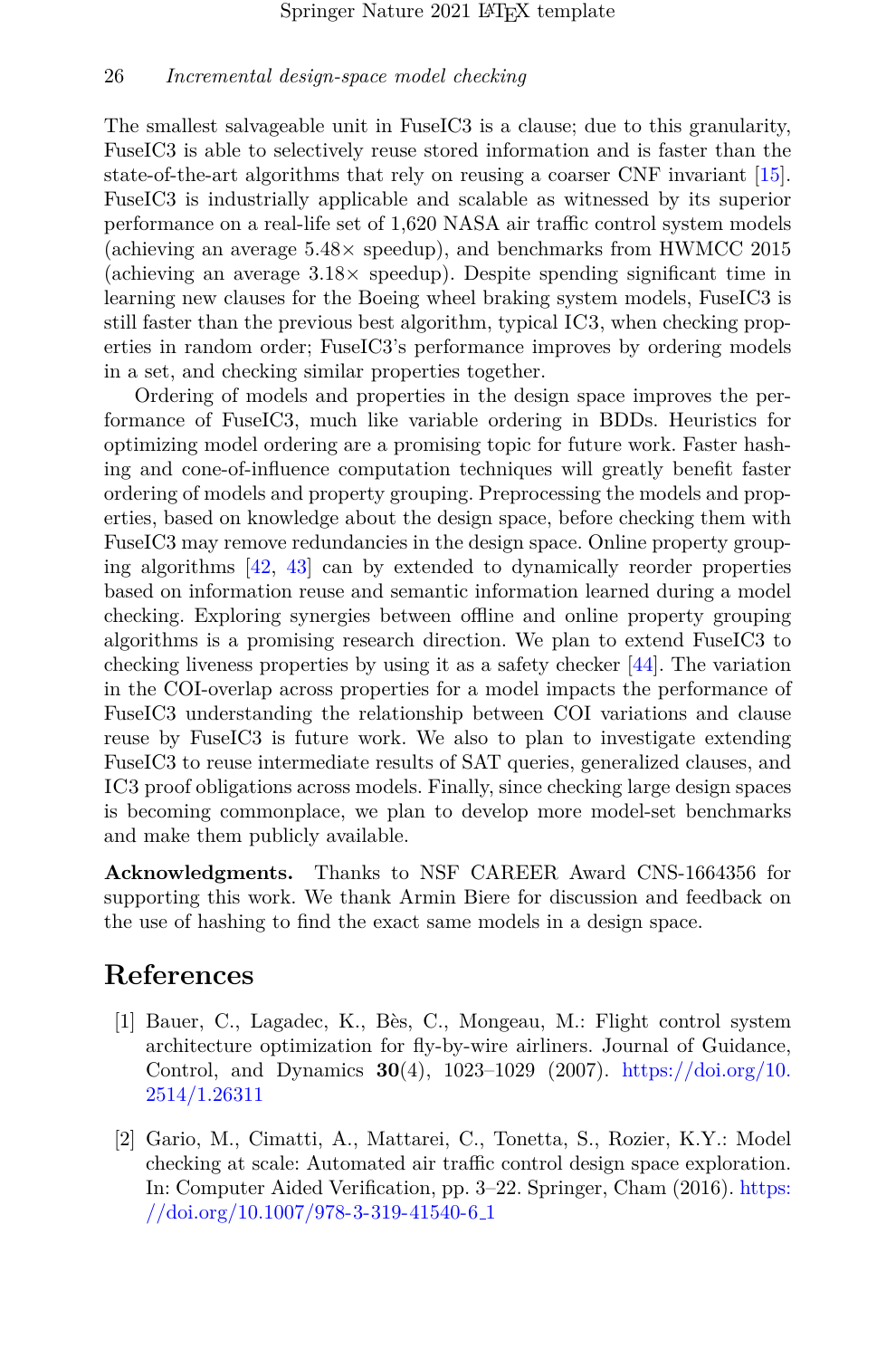- <span id="page-26-0"></span>[3] Mattarei, C., Cimatti, A., Gario, M., Tonetta, S., Rozier, K.Y.: Comparing different functional allocations in automated air traffic control design. In: Formal Methods in Computer-Aided Design, pp. 112–119. FMCAD Inc, Austin, Texas (2015). <https://doi.org/10.5555/2893529.2893551>
- <span id="page-26-4"></span>[4] Bozzano, M., Cimatti, A., Pires, A.F., Jones, D., Kimberly, G., Petri, T., Robinson, R., Tonetta, S.: Formal design and safety analysis of AIR6110 wheel brake system. In: Computer Aided Verification, pp. 518–535. Springer, Cham (2015). [https://doi.org/10.1007/978-3-319-21690-4](https://doi.org/10.1007/978-3-319-21690-4_36) 36
- [5] James, P., Moller, F., Nga Nguyen, H., Roggenbach, M., Schneider, S., Treharne, H.: On modelling and verifying railway interlockings: Tracking train lengths. Science of Computer Programming **96**, 315–336 (2014). <https://doi.org/10.1016/j.scico.2014.04.005>
- [6] Moller, F., Nguyen, H.N., Roggenbach, M., Schneider, S., Treharne, H.: Defining and model checking abstractions of complex railway models using CSP||B. In: Hardware and Software: Verification and Testing, pp. 193–208. Springer, Berlin, Heidelberg (2013). [https://doi.org/10.1007/](https://doi.org/10.1007/978-3-642-39611-3_20) [978-3-642-39611-3](https://doi.org/10.1007/978-3-642-39611-3_20) 20
- [7] Dureja, R., Rozier, E.W.D., Rozier, K.Y.: A case study in safety, security, and availability of wireless-enabled aircraft communication networks. In: Aviation Technology, Integration, and Operations Conference. AIAA, Denver, Colorado, USA (2017). <https://doi.org/10.2514/6.2017-3112>
- <span id="page-26-1"></span>[8] Dureja, R., Rozier, K.Y.: Formal framework for safety, security, and availability of aircraft communication networks. Journal of Aerospace Information Systems **17**(7), 322–335 (2020). [https://doi.org/10.2514/1.](https://doi.org/10.2514/1.I010769) [I010769](https://doi.org/10.2514/1.I010769)
- <span id="page-26-2"></span>[9] Bradley, A.R.: SAT-based model checking without unrolling. In: Verification, Model Checking, and Abstract Interpretation, pp. 70–87. Springer, Berlin, Heidelberg (2011). [https://doi.org/10.1007/978-3-642-18275-4](https://doi.org/10.1007/978-3-642-18275-4_7) 7
- <span id="page-26-3"></span>[10] Een, N., Mishchenko, A., Brayton, R.: Efficient implementation of property directed reachability. In: Formal Methods in Computer-Aided Design, pp. 125–134. FMCAD Inc, Austin, Texas (2011). [https://doi.org/](https://doi.org/10.5555/2157654.2157675) [10.5555/2157654.2157675](https://doi.org/10.5555/2157654.2157675)
- <span id="page-26-5"></span>[11] Yang, B., Bryant, R.E., O'Hallaron, D.R., Biere, A., Coudert, O., Janssen, G., Ranjan, R.K., Somenzi, F.: A performance study of BDD-based model checking. In: Formal Methods in Computer-Aided Design, pp. 255–289. Springer, Berlin, Heidelberg (1998). [https://doi.org/10.1007/](https://doi.org/10.1007/3-540-49519-3_18) [3-540-49519-3](https://doi.org/10.1007/3-540-49519-3_18) 18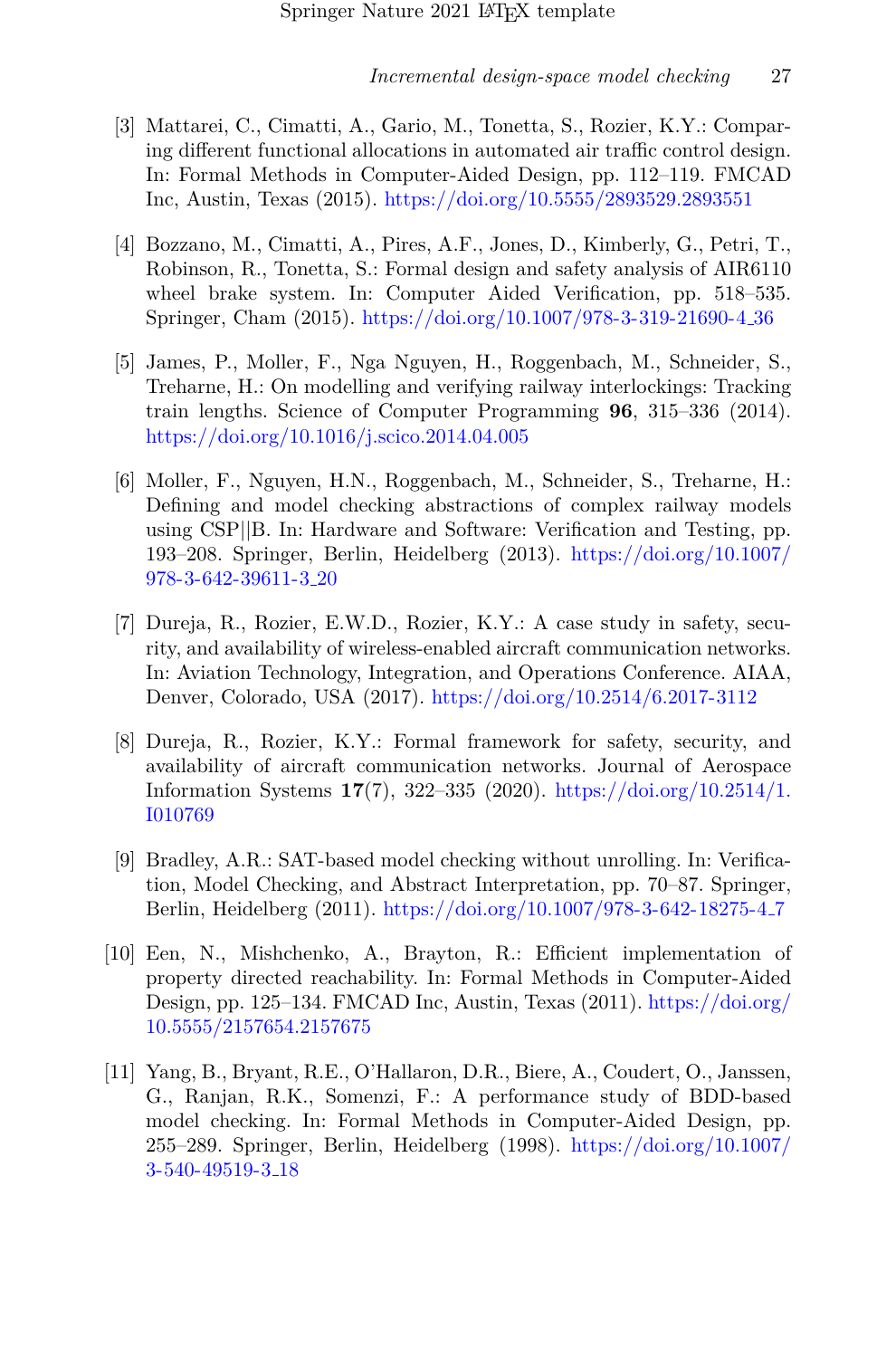- <span id="page-27-0"></span>[12] Beer, I., Ben-David, S., Eisner, C., Landver, A.: Rulebase: An industryoriented formal verification tool. In: Design Automation Conference, pp. 655–660. Association for Computing Machinery, New York, NY, USA (1996). <https://doi.org/10.1145/240518.240642>
- <span id="page-27-1"></span>[13] Marques-Silva, J.: Interpolant learning and reuse in sat-based model checking. Electronic Notes in Theoretical Computer Science **174**(3), 31–43 (2007). <https://doi.org/10.1016/j.entcs.2006.12.021>
- <span id="page-27-2"></span>[14] Schrammel, P., Kroening, D., Brain, M., Martins, R., Teige, T., Bienmüller, T.: Incremental bounded model checking for embedded software. Formal Aspects of Computing **29**(5), 911–931 (2017). [https://doi.](https://doi.org/10.1007/s00165-017-0419-1) [org/10.1007/s00165-017-0419-1](https://doi.org/10.1007/s00165-017-0419-1)
- <span id="page-27-3"></span>[15] Chockler, H., Ivrii, A., Matsliah, A., Moran, S., Nevo, Z.: Incremental formal verification of hardware. In: Formal Methods in Computer-Aided Design, pp. 135–143. FMCAD Inc, Austin, Texas (2011). [https://doi.org/](https://doi.org/10.5555/2157654.2157676) [10.5555/2157654.2157676](https://doi.org/10.5555/2157654.2157676)
- <span id="page-27-4"></span>[16] Yang, G., Dwyer, M.B., Rothermel, G.: Regression model checking. In: International Conference on Software Maintenance, pp. 115–124. IEEE, New York, NY (2009). <https://doi.org/10.1109/icsm.2009.5306334>
- <span id="page-27-5"></span>[17] Chockler, H., Kupferman, O., Vardi, M.Y.: Coverage metrics for temporal logic model checking. Formal Methods in System Design **28**(3), 189–212 (2006). <https://doi.org/10.1007/s10703-006-0001-6>
- <span id="page-27-6"></span>[18] Classen, A., Heymans, P., Schobbens, P.-Y., Legay, A., Raskin, J.-F.: Model checking lots of systems: Efficient verification of temporal properties in software product lines. In: International Conference on Software Engineering, pp. 335–344. Association for Computing Machinery, New York, NY, USA (2010). <https://doi.org/10.1145/1806799.1806850>
- [19] Classen, A., Heymans, P., Schobbens, P.-Y., Legay, A.: Symbolic model checking of software product lines. In: International Conference on Software Engineering, pp. 321–330. Association for Computing Machinery, New York, NY, USA (2011). <https://doi.org/10.1145/1985793.1985838>
- [20] Classen, A., Cordy, M., Heymans, P., Legay, A., Schobbens, P.-Y.: Model checking software product lines with SNIP. Software Tools for Technology Transfer **14**(5), 589–612 (2012). [https://doi.org/10.1007/](https://doi.org/10.1007/s10009-012-0234-1) [s10009-012-0234-1](https://doi.org/10.1007/s10009-012-0234-1)
- <span id="page-27-7"></span>[21] Ben-David, S., Sterin, B., Atlee, J.M., Beidu, S.: Symbolic model checking of product-line requirements using SAT-based methods. In: International Conference on Software Engineering, pp. 189–199. IEEE Press, New York, NY (2015). <https://doi.org/10.5555/2818754.2818780>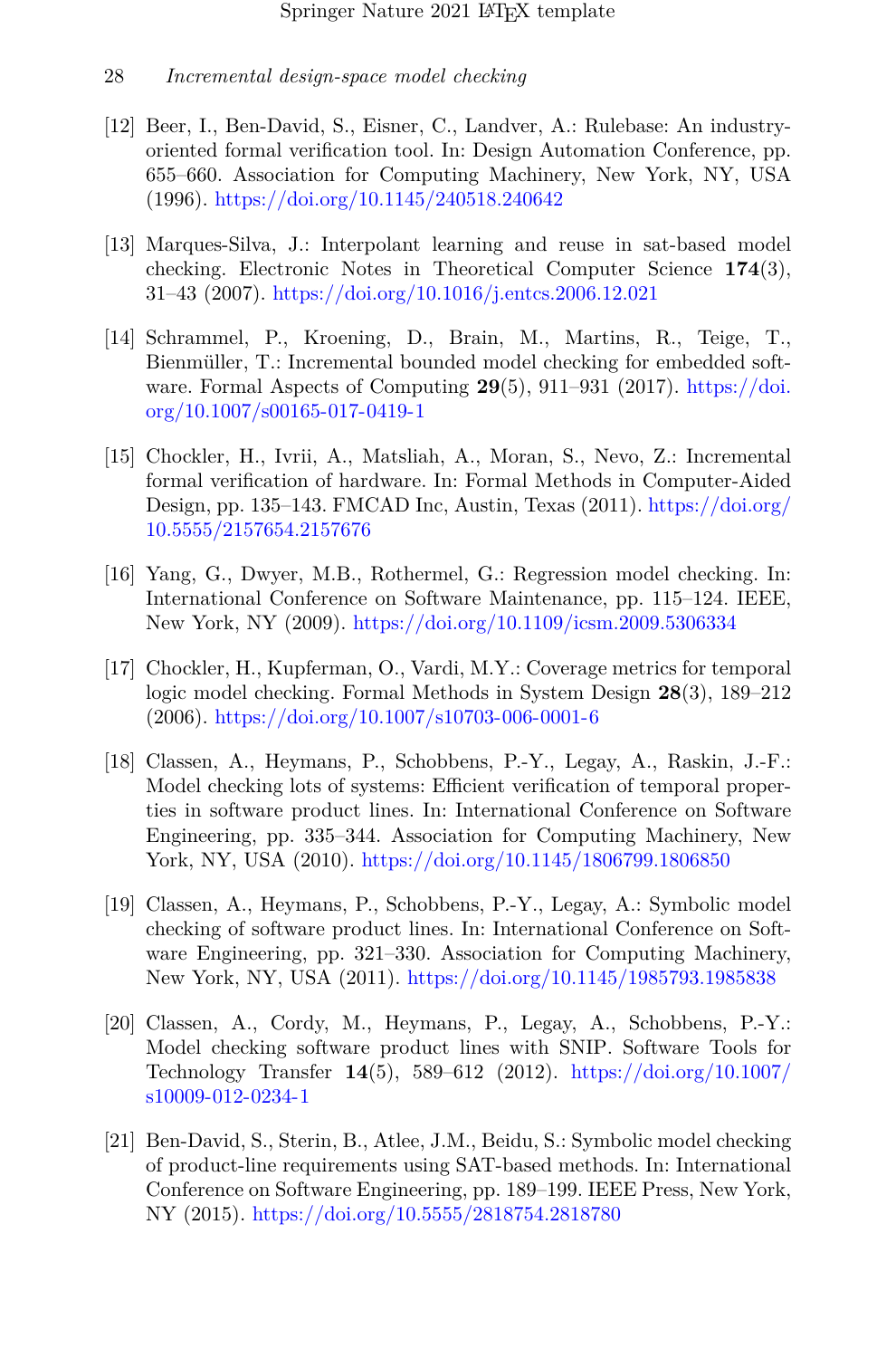- <span id="page-28-0"></span>[22] Classen, A., Cordy, M., Schobbens, P.-Y., Heymans, P., Legay, A., Raskin, J.-F.: Featured transition systems: Foundations for verifying variabilityintensive systems and their application to LTL model checking. IEEE Transactions on Software Engineering **39**(8), 1069–1089 (2013). [https:](https://doi.org/10.1109/TSE.2012.86) [//doi.org/10.1109/TSE.2012.86](https://doi.org/10.1109/TSE.2012.86)
- <span id="page-28-1"></span>[23] Dureja, R., Rozier, K.Y.: More scalable LTL model checking via discovering design-space dependencies  $(D^3)$ . In: Tools and Algorithms for the Construction and Analysis of Systems, pp. 309–327. Springer, Cham (2018). [https://doi.org/10.1007/978-3-319-89960-2](https://doi.org/10.1007/978-3-319-89960-2_17) 17
- <span id="page-28-2"></span>[24] Cimatti, A., Griggio, A., Mover, S., Tonetta, S.: Parameter synthesis with IC3. In: Formal Methods in Computer-Aided Design, pp. 165–168. FMCAD Inc, Austin, TX (2013). [https://doi.org/10.1109/fmcad.2013.](https://doi.org/10.1109/fmcad.2013.6679406) [6679406](https://doi.org/10.1109/fmcad.2013.6679406)
- <span id="page-28-3"></span>[25] Emerson, E.A., Kahlon, V.: Reducing model checking of the many to the few. In: International Conference on Automated Deduction, pp. 236–254. Springer, Berlin, Heidelberg (2000). [https://doi.org/10.1007/10721959](https://doi.org/10.1007/10721959_19) [19](https://doi.org/10.1007/10721959_19)
- <span id="page-28-4"></span>[26] Goldberg, E., G¨udemann, M., Kroening, D., Mukherjee, R.: Efficient verification of multi-property designs (The benefit of wrong assumptions). In: Design, Automation Test in Europe (DATE), pp. 43–48 (2018). <https://doi.org/10.23919/DATE.2018.8341977>
- <span id="page-28-5"></span>[27] Dureja, R., Rozier, K.Y.: FuseIC3: An Algorithm for Checking Large Design Spaces. In: Formal Methods in Computer-Aided Design, pp. 164– 171. FMCAD Inc, Austin, TX (2017). [https://doi.org/10.23919/FMCAD.](https://doi.org/10.23919/FMCAD.2017.8102255) [2017.8102255](https://doi.org/10.23919/FMCAD.2017.8102255)
- <span id="page-28-6"></span>[28] Andoni, A., Indyk, P.: Near-optimal hashing algorithms for approximate nearest neighbor in high dimensions. Communications of the ACM **51**(1), 117–122 (2008). <https://doi.org/10.1145/1327452.1327494>
- <span id="page-28-7"></span>[29] Biere, A., Cimatti, A., Clarke, E., Zhu, Y.: Symbolic model checking without BDDs. In: Tools and Algorithms for the Construction and Analysis of Systems, pp. 193–207. Springer, Berlin, Heidelberg (1999). [https://doi.org/10.1007/3-540-49059-0](https://doi.org/10.1007/3-540-49059-0_14) 14
- [30] McMillan, K.L.: Interpolation and sat-based model checking. In: Computer Aided Verification, pp. 1–13. Springer, Berlin, Heidelberg (2003). [https://doi.org/10.1007/978-3-540-45069-6](https://doi.org/10.1007/978-3-540-45069-6_1) 1
- [31] Vizel, Y., Grumberg, O.: Interpolation-sequence based model checking. In: Formal Methods in Computer-Aided Design, pp. 1–8. FMCAD Inc, Austin, TX (2009). <https://doi.org/10.1109/FMCAD.2009.5351148>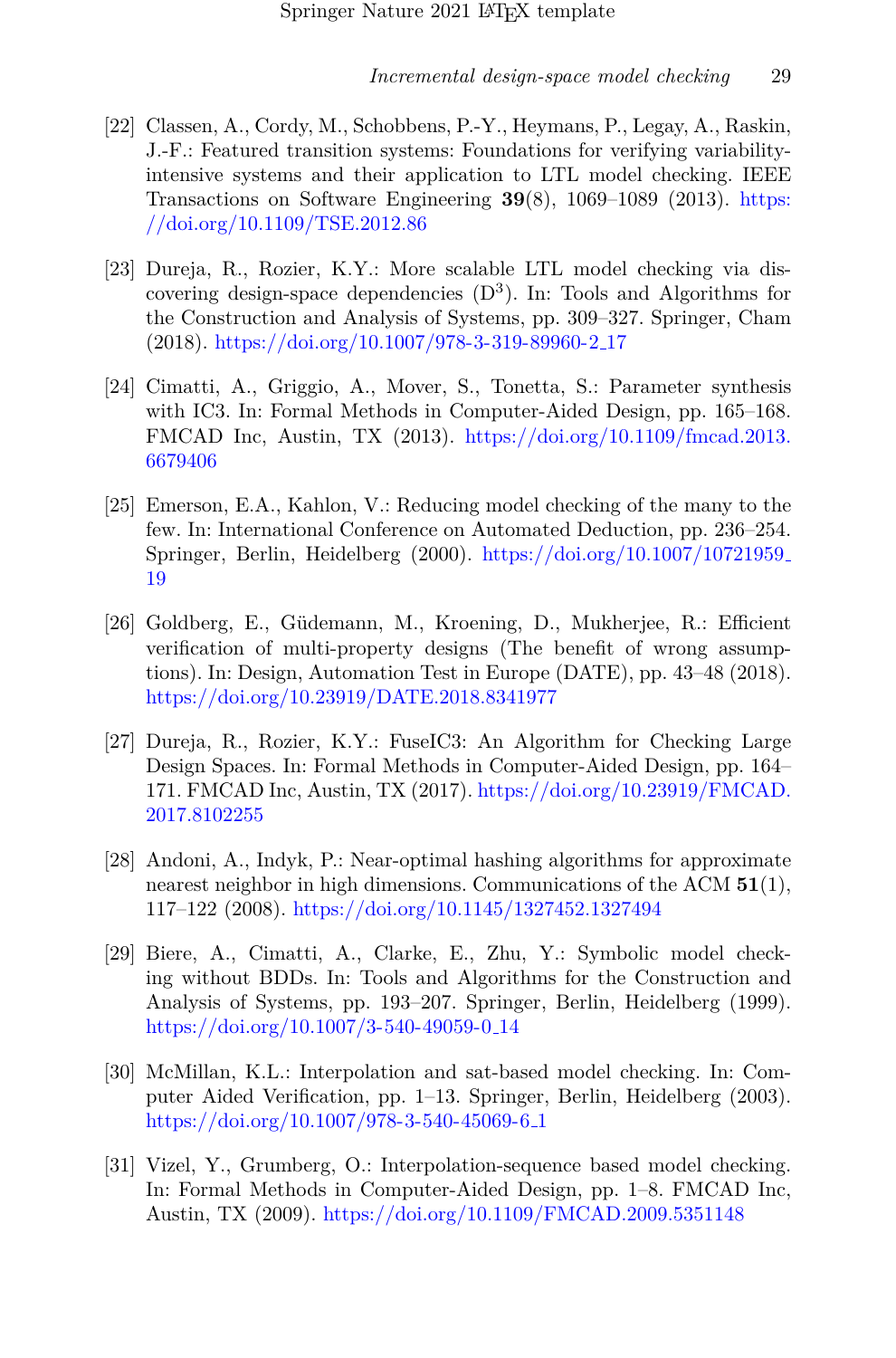- <span id="page-29-0"></span>[32] Li, J., Dureja, R., Pu, G., Rozier, K.Y., Vardi, M.Y.: SimpleCAR: An Efficient Bug-Finding Tool Based on Approximate Reachability. In: Computer Aided Verification, pp. 37–44. Springer International Publishing, Cham (2018). [https://doi.org/10.1007/978-3-319-96142-2](https://doi.org/10.1007/978-3-319-96142-2_5) 5
- <span id="page-29-1"></span>[33] Bradley, A.R.: Understanding IC3. In: Theory and Applications of Satisfiability Testing, pp. 1–14. Springer, Berlin, Heidelberg (2012). [https:](https://doi.org/10.1007/978-3-642-31612-8_1) [//doi.org/10.1007/978-3-642-31612-8](https://doi.org/10.1007/978-3-642-31612-8_1) 1
- <span id="page-29-3"></span>[34] Griggio, A., Roveri, M.: Comparing Different Variants of the IC3 Algorithm for Hardware Model Checking. IEEE Transactions on Computer-Aided Design of Integrated Circuits and Systems **35**(6), 1026–1039 (2016). <https://doi.org/10.1109/TCAD.2015.2481869>
- <span id="page-29-2"></span>[35] Somenzi, F., Bradley, A.R.: Ic3: Where monolithic and incremental meet. In: Formal Methods in Computer-Aided Design, pp. 3–8. FMCAD Inc, Austin, Texas (2011). <https://doi.org/10.5555/2157654.2157657>
- <span id="page-29-4"></span>[36] Chi, L., Zhu, X.: Hashing techniques: A survey and taxonomy. ACM Computing Surveys **50**(1), 11–11136 (2017). [https://doi.org/10.1145/](https://doi.org/10.1145/3047307) [3047307](https://doi.org/10.1145/3047307)
- <span id="page-29-5"></span>[37] Broder, A.Z., Charikar, M., Frieze, A.M., Mitzenmacher, M.: Min-wise independent permutations. Journal of Computer and System Sciences **60**(3), 630–659 (2000). <https://doi.org/10.1006/jcss.1999.1690>
- <span id="page-29-6"></span>[38] Rajaraman, A., Ullman, J.D.: Mining of Massive Datasets, pp. 55–111. Cambridge University Press, New York, NY, USA (2011). Chap. 3. [https:](https://doi.org/10.1017/CBO9781139924801) [//doi.org/10.1017/CBO9781139924801](https://doi.org/10.1017/CBO9781139924801)
- <span id="page-29-7"></span>[39] Cabodi, G., Camurati, P.E., Loiacono, C., Palena, M., Pasini, P., Patti, D., Quer, S.: To split or to group: from divide-and-conquer to sub-task sharing for verifying multiple properties in model checking. Journal on Software Tools for Technology Transfer (2017). [https://doi.org/10.1007/](https://doi.org/10.1007/s10009-017-0451-8) [s10009-017-0451-8](https://doi.org/10.1007/s10009-017-0451-8)
- <span id="page-29-8"></span>[40] Cabodi, G., Nocco, S.: Optimized model checking of multiple properties. In: Design, Automation Test in Europe, pp. 1–4. IEEE, New York, NY (2011). <https://doi.org/10.1109/DATE.2011.5763279>
- <span id="page-29-9"></span>[41] Cimatti, A., Griggio, A., Schaafsma, B.J., Sebastiani, R.: The MathSAT5 smt solver. In: Tools and Algorithms for the Construction and Analysis of Systems, pp. 93–107. Springer, Berlin, Heidelberg (2013). [https://doi.](https://doi.org/10.1007/978-3-642-36742-7_7) [org/10.1007/978-3-642-36742-7](https://doi.org/10.1007/978-3-642-36742-7_7) 7
- <span id="page-29-10"></span>[42] Dureja, R., Baumgartner, J., Ivrii, A., Kanzelman, R., Rozier, K.Y.: